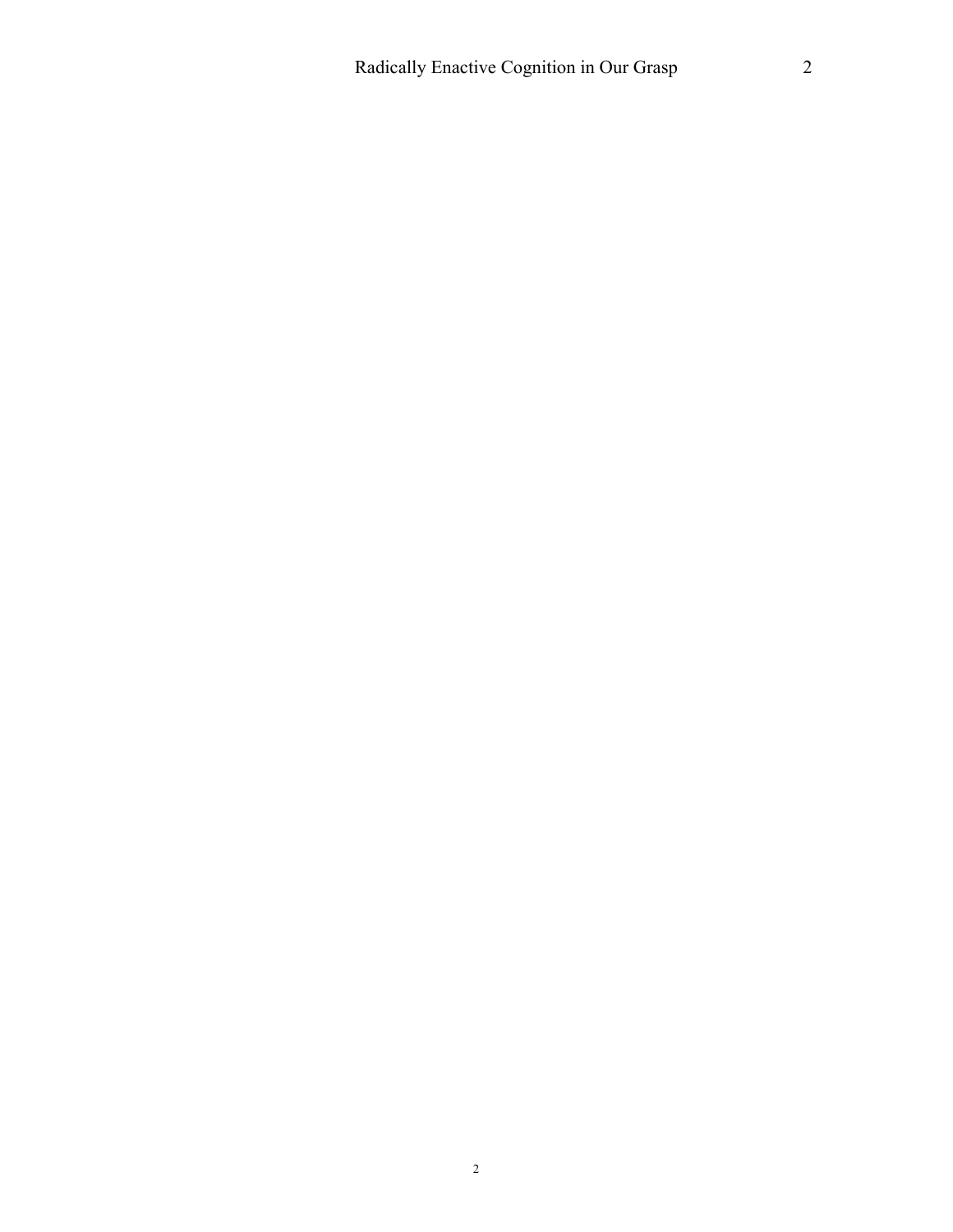#### 1. Reckoning with REC

For those working in the sciences of the mind these are interesting times. Revolution is, yet again, in the air. This time it has come in the form of new wave thinking about the basic nature of mind of the sort associated with radically embodied or enactive approaches to cognition; REC for short. REC approaches are marked out by their uncompromising and thoroughgoing rejection of intellectualism about the basic nature of mentality. As Varela, Thompson and Rosch (1991) saw it the defining characteristic of this movement is its opposition to those theories of mind that "take representation as their central notion" (p. 172). The most central and important negative claim of REC is its denial that all forms of mental activity depend on the construction of internal models of worldly properties and states of affairs by means of representing its various features on the basis of retrieved information.

Not since the ousting of behaviourism with the advent of the most recent cognitive revolution has there been such a root and branch challenge to widely accepted assumptions about the very nature of mentality. In a remarkable reversal of fortune, it is now a live question to what extent, *if any*, representational and computational theories of the mind – those that have dominated for so long – ought to play a fundamental role in our explanatory framework for understanding intelligent activity. Defenders of REC approaches argue that representation and computation are neither definitive of, nor provide the basis of, *all* mentality.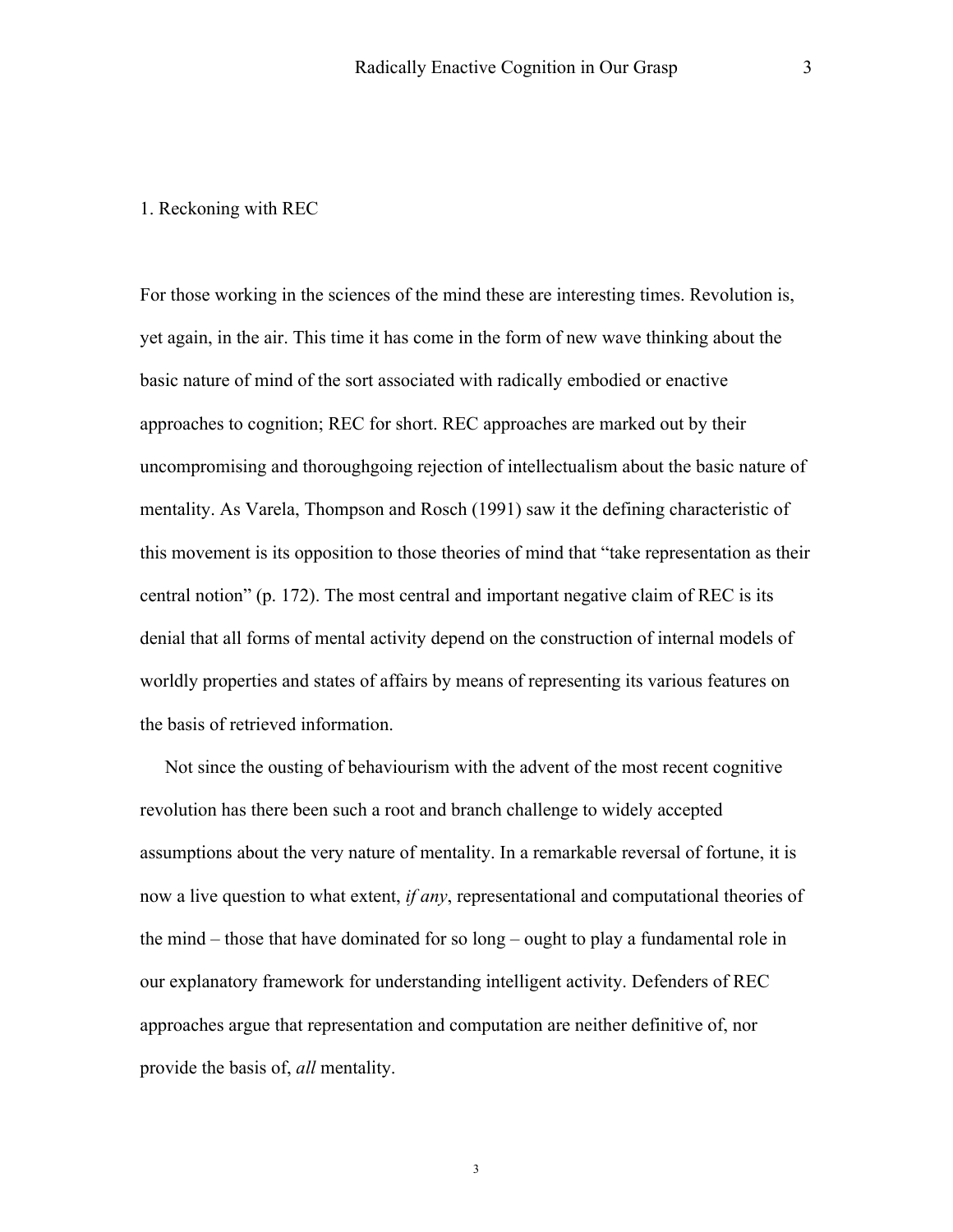From the side-lines, interested onlookers might be forgiven for thinking the revolution is already over; embodied and enactive ways of thinking are already comfortably ensconced, having established deep roots in a number of disciplines. Far from merely being at the gates, the Barbarians are, it seems, now occupying the local cafés and wine bars in the heart of the city. Even those who most regret this development are prepared to acknowledge that, *de facto*, there has been a major sea change. Lamenting the rise of a pragmatist trend in cognitive science, Fodor (2008) acknowledges that REC-style thinking in cognitive science is now the 'mainstream'. He puts this down to an infectious disease of thought ('a bad cold' – as he puts it p. 10). Others are edgily aware of the spectre of REC approaches "haunting the laboratories of cognitive science" (Goldman and de Vignemont 2009, p. 154). 'Pervasive and unwelcome' is the verdict of these authors: REC may be everywhere but is something to be cured or exorcised, as soon as possible.

Despite their growing popularity, which some hope is nothing more than a short-lived trend, REC approaches remain hotly contested. Certainly, it is true that there has yet to be a definitive articulation of the core and unifying assumptions of embodied and enactive approaches to cognition – EC approaches – radical or otherwise. Indeed, there is some reason to doubt that it will be possible to group together all of the offerings that currently travel under the banner of EC by identifying their commitment to a set of well-defined core theoretical tenets (see Shapiro 2011, p. 3). Nevertheless, if REC approaches, in particular, are to maintain credibility and avoid charges of simply riding the crest of a fashionable wave, at a bare minimum, serious objections from the old guard should be convincingly answered.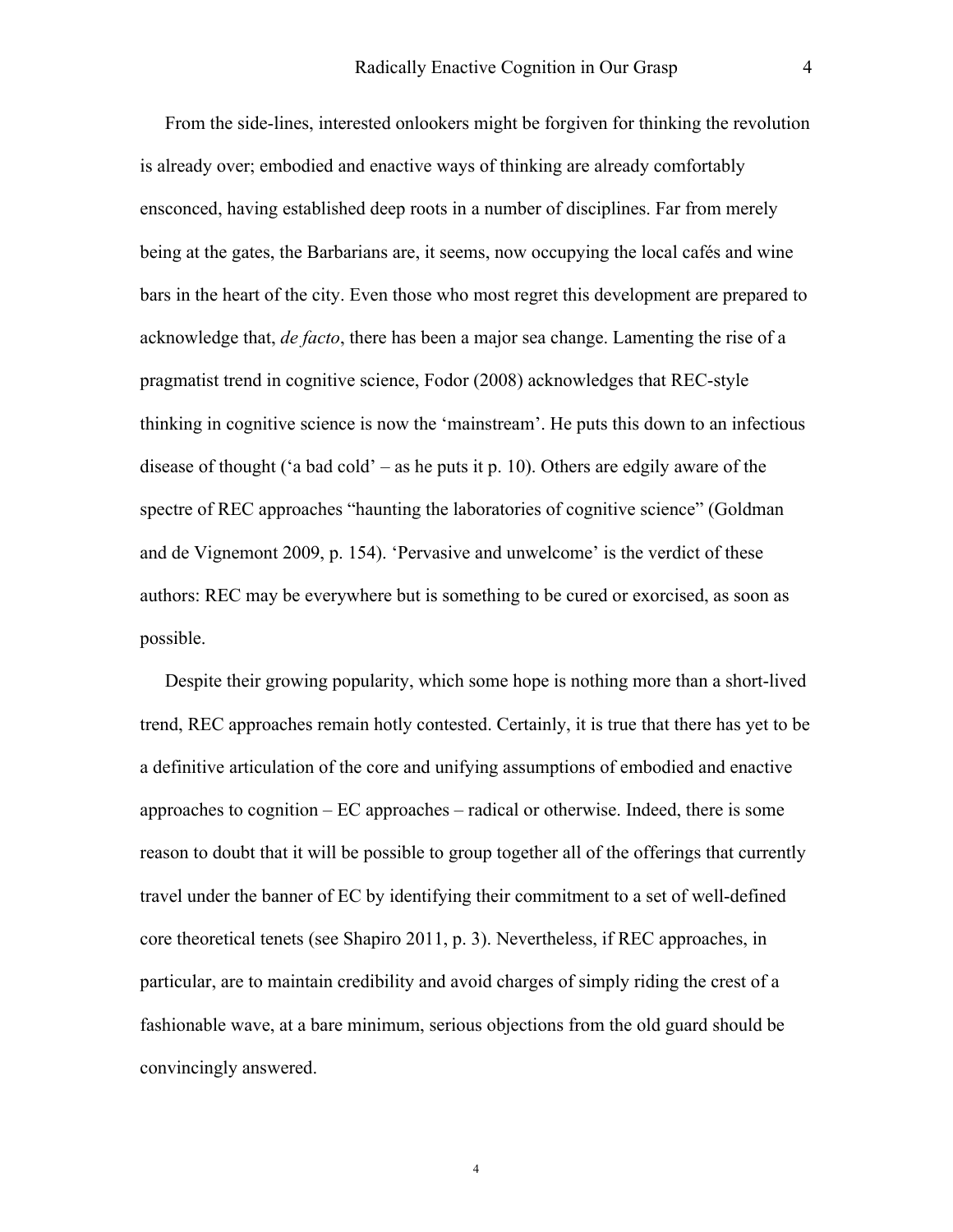Some criticisms are easier to deal with than others. One line of argument draws on observations about the proper order and requirements of cognitive explanations. Fodor (2008) hopes to dispatch REC with one fell blow by observing that positing of representationally-based thinking is the minimum requirement for explaining any and all activity that deserves the accolade 'intelligent responding' – an observation predicated on the assumption that we can draw a principled bright line between what is properly cognitive and what is not. Accordingly, he insists that we have no choice but to accept that "the ability to think the kind of thoughts that have truth-values is, in the nature of the case, prior to the ability to plan a course of action. The reason is perfectly transparent: Acting on plans (as opposed to, say, merely behaving reflexively or just thrashing about) requires being able to think about the world" (p. 13).

In a nutshell, this is Fodor's master argument for thinking that pragmatist REC-style approaches to the mind *must* be false: for to think the kinds of thoughts that have truthvalues is to think thoughts with representational content and, presumably, to make plans requires manipulating these representations (and their components) computationally.<sup>1</sup> So, in short, if *all* bona fide intelligent action involves planning, and all *bona fide* planning involves computing and representation then this is bad news from the frontline for REC rebels.

Without a doubt some problems, indeed, perhaps whole classes of problems, are best addressed through advanced careful planning – planning of the sort that requires the rulegoverned manipulation of truth-evaluable representations. Sometimes it is not only advisable, but utterly necessary to stand back and assess a situation in a relatively detached manner, drawing explicitly on general background propositional knowledge of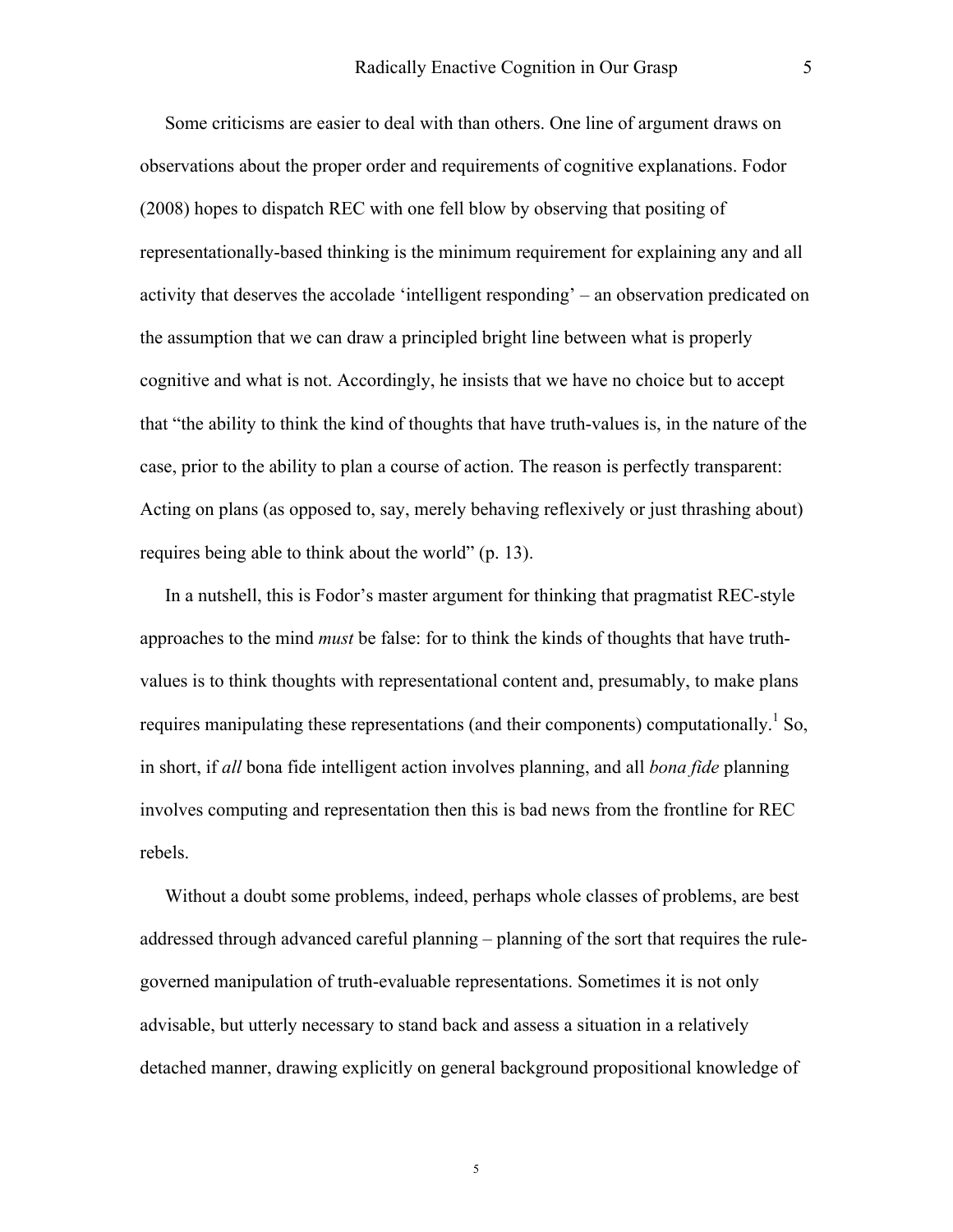situations of a similar type and using that knowledge to decide – say, by means of deduction and inference – what would be the correct or most effective approach. This can be done before initiating any action or receiving any live feedback from the environment. This is the preferred strategy for dealing with situations, such as defusing bombs, in which a trial and error approach is not advisable. Making use of remote representations also works equally even for more mundane types of tasks – those that include, for example, figuring out the best route from the train station to one's hotel in a foreign city where one seeks to do this in advance from the comfort of one's office, long before boarding a plane.

Such intelligent pre-planning can be done at a remove, and reliably, if it is possible to exploit and manipulate symbolic representations of the target domain on the assumption that one has the requisite background knowledge and can bring that knowledge to bear. This will work if the domain itself is stable over time since that will ensure that any stored representations remain up to date and accurate. By using representations of a wellbehaved domain's features and properties, and having a means of knowing, determinately, what to expect of it if it changes under specific modifications and permutations, it is possible for a problem solver to plan how to act within it without ever having to (or indeed ever having had to) interact with it in a first-hand manner. This is, of course, the ideal end state of high theoretical science.

As linguistic beings, humans are representation mongers of this sort and thus regularly adopt this basic strategy to solve problems. Our cultural heritage provides us with a store of represented knowledge – in many and various formats – that enables us to do so, successfully, under the sorts of conditions just mentioned. But it hardly follows that this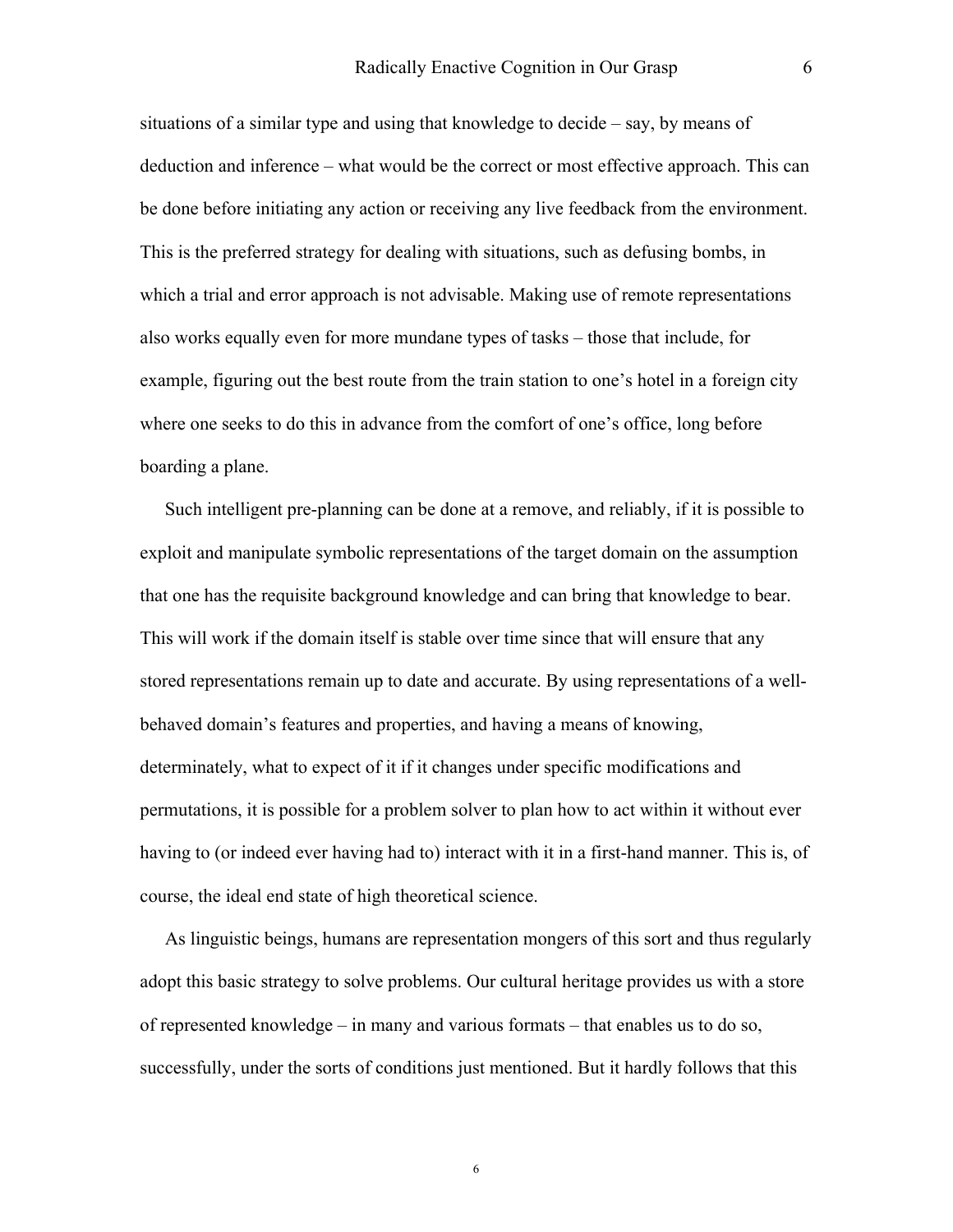type of cognitive engagement is the basis of, required for, or indeed suitable for, all sorts of tasks – *always and everywhere*. Echoing Ryle (1949), Noë (2009) hits the nail on the head, noting that, "the real problem with the intellectualist picture is that it takes rational deliberation to be *the most basic kind of cognitive operation*" (p. 99, emphasis added).

Intellectualism of this unadulterated kind – of the sort that assumes the existence of strongly detached symbolic representations of target domains – has fallen on hard times. It finds only a few hard-core adherents in today's cognitive sciences. Indeed, if anything has promoted the fortunes of REC it has been the dismal failure of this sort of rules and representation approach when it comes to dealing with *the most basic forms* of intelligent activity. This is the headline-grabbing lesson of recent efforts in robotics and artificial intelligence, which have provided a series of existence proofs against strong representationalism about basic cognition.

Pioneering work by Brooks (1991a, 1991b), for example, reveals that intellectualism is a bad starting point when thinking about how to build robots that actually work. There are important lessons to learn by paying attention to architectonic requirements of robots that are able to complete quite basic sorts of tasks, such as navigating rooms while avoiding objects or recognizing simple geometrical forms and shapes. Inverting standard intellectualist thinking, Brooks famously rejected the Sense-Model-Plan-Act approach, and built robots that dynamically and frequently sample features of their local environments in order to directly guide their responses, rather than going through the extra steps of generating and working with *descriptions* of those environments. These first generation behaviour-based robots, and those that followed after them, succeed precisely because the robots' behaviours are guided by continuous, temporally extended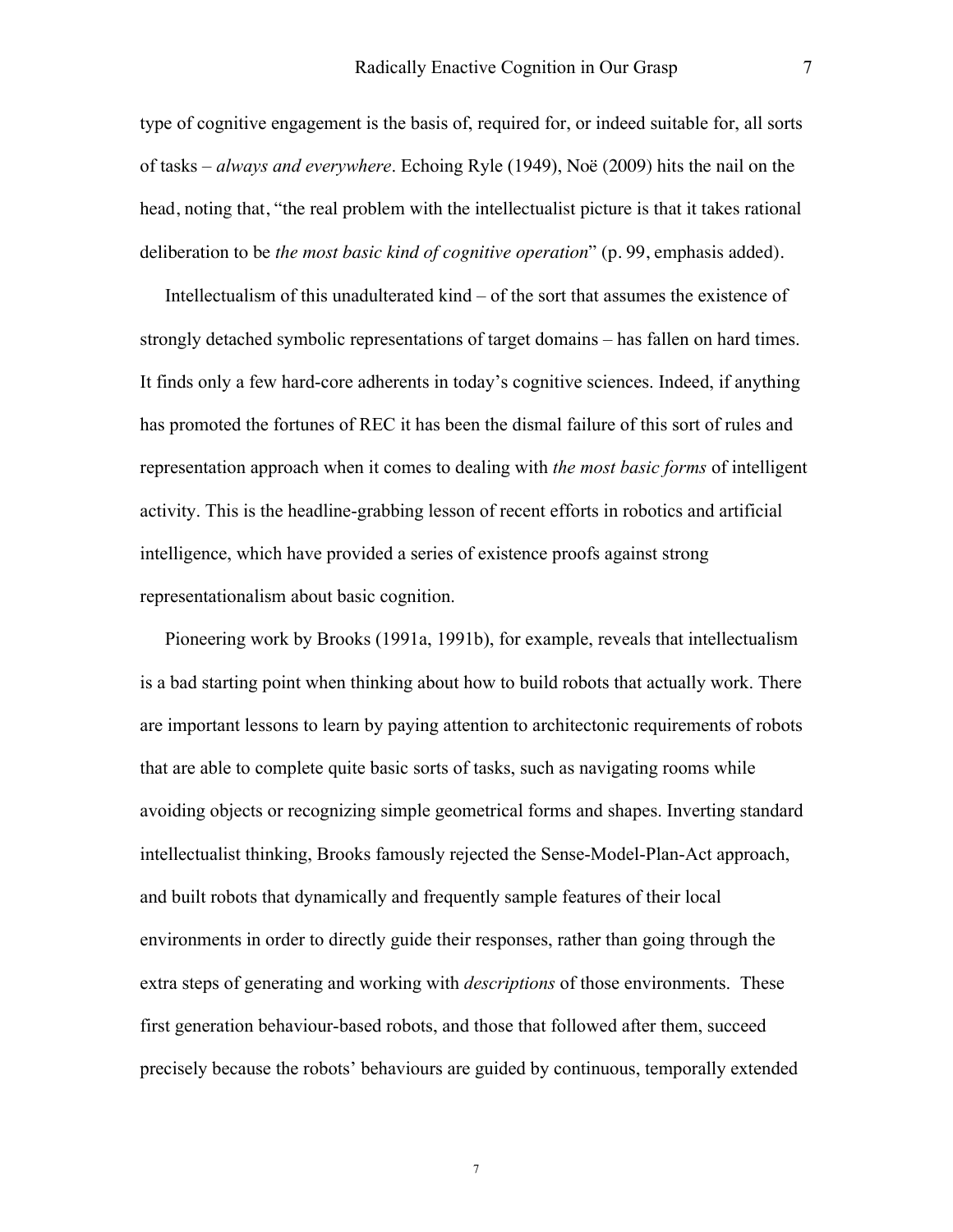interactions with aspects of their environments rather than working on the basis of represented internal knowledge about those domains, knowledge that would presumably be stored somewhere wholly in the robots' innards. The guiding principle behind Brooks' so-called subsumption architectures is that sensing is *directly connected* with appropriate responding without *representational* mediation. Crucially, the great success of these artificial agents demonstrates that it is possible for a being to act intelligently without creating and relying on internal representation and models. Very much in line with theoretical worries raised by the frame problem, it may even be that, when it comes to basic cognition, this is the only real possibility.

Not just artifice but nature too provides additional support for the same conclusion. Cricket phonotaxis (Webb 1994, 1996) is a vivid example of how successful on-line and successful navigation takes place in the wild, apparently without the need for representations or their manipulation. Female crickets locate mates by attending to the first notes of male songs, frequently adjusting the path of their approach accordingly. They only manage this because the male songs that they attune to have a unique pattern and rhythm – one that suits the particular activation profiles of the female interneurons. The capacity of these animals to adjust their behaviour when successfully locating mates requires them to engage in a continuous interactive process of engagement with the environment. In doing so they exploit special features of their non-neural bodies – including the unique design of their auditory mechanism – as well as special features of the environment – the characteristic pattern of the male songs. In this case a beautiful cooperation arises because of the way the cricket's body and wider environment features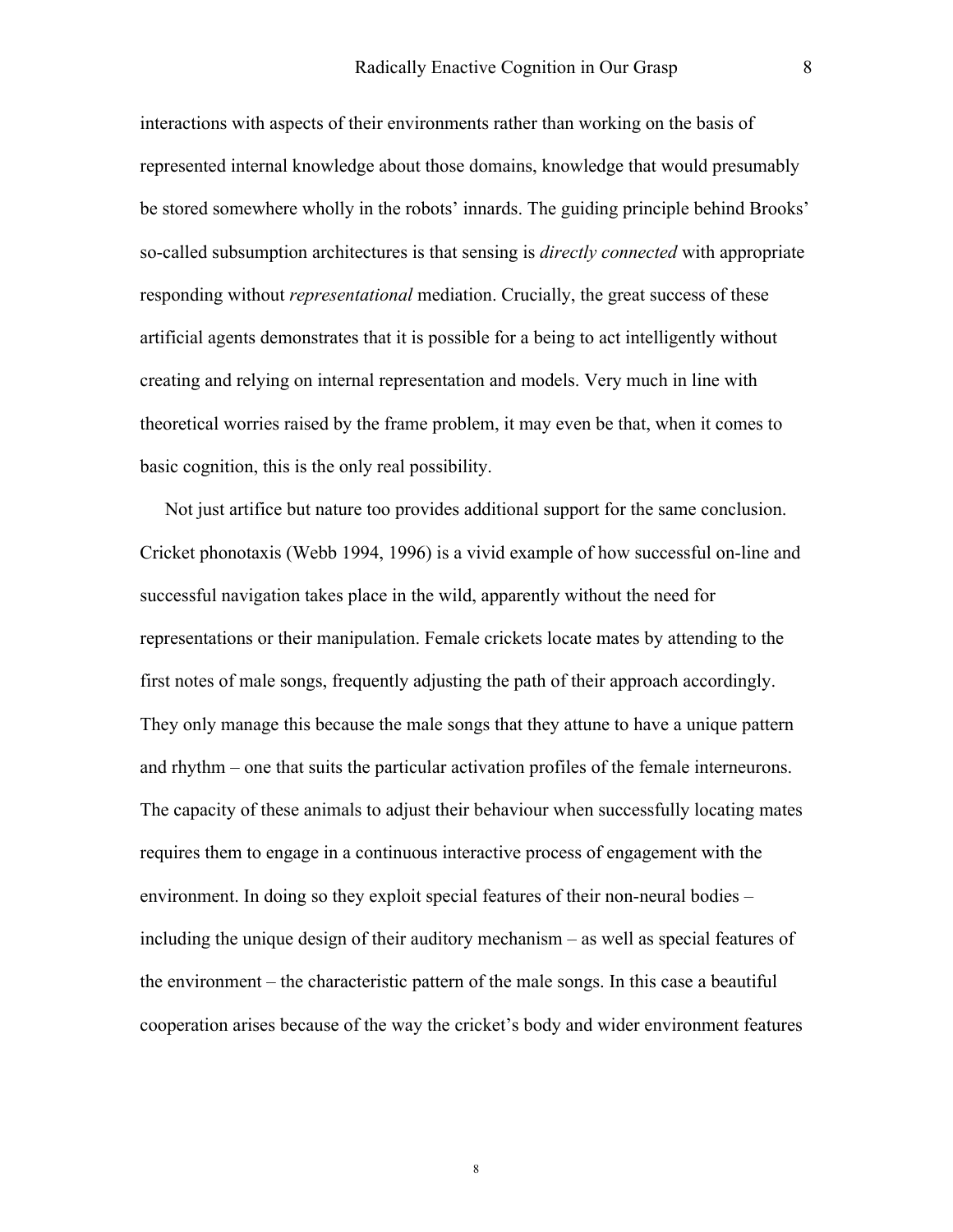enable successful navigational activity – activity that involves nothing more than a series of dynamic and regular embodied interactions.

For reasons of space I will not rehearse in full detail precisely how behaviour-based robots or insects make their way in the world. These cases are well known and much discussed (for excellent summaries in greater detail, including other examples see Wheeler 2005, ch. 8 and Shapiro 2011, ch. 5). For the purposes of this essay it suffices to note that when bolstered by the articulation of a supporting theoretical framework, one easily provided by dynamical systems theory, these observations offer a serious and wellknown challenge to the representationalist assumptions of intellectualist cognitive science (Beer 1998, 2000, Thompson 2007, Garzón 2008, Chemero 2009).

In sum, what the foregoing reflections teach us is that there are cases in which bodily and environmental factors play ineliminable and non-trivial parts in making certain types of cognition possible. A familiar intellectualist response to these sorts of examples is to try to cast these wider contributions as playing no more than causal supporting roles that, even if necessary to enable cognition do not constitute or form part of it. For reasons that should be obvious from the foregoing discussion, it is not clear how one might motivate this interpretation and make it stick with respect to the sorts of cases just described.

In rejecting representationalism, REC takes at face value what attending to the architectonic details of how these agents work suggests – i.e. that the specified bodily and environmental factors are fully *equal partners* in constituting the embodied, enactive intelligence and cognition of these artificial and natural agents. Accordingly, although for certain practical purposes and interventions it may be necessary to carve off and focus on specific causally contributing factors in isolation, the cognitive activity itself cannot be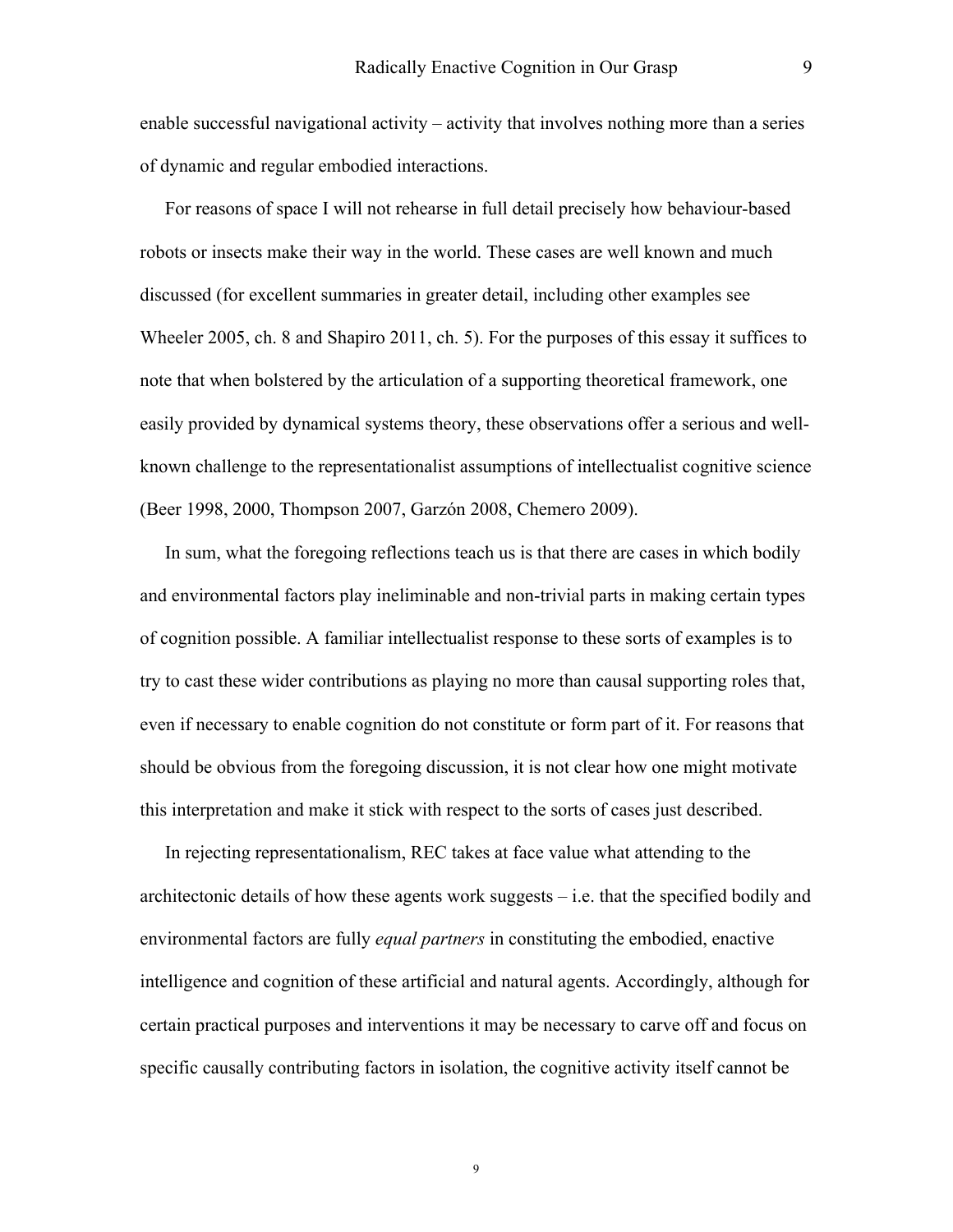seen as other than "a cyclical and dynamic process, with no nonarbitrary start, finish, or discrete steps" (Hurley 2008, p. 12, see also Garzón 2008, p. 388). Or, put otherwise, when it comes to understanding cognitive acts "the agent and the environment are nonlinearly coupled, they, together constitute a nondecomposable system" (Chemero 2009, p. 386).

In promoting this sort of line, REC flags up the 'real danger' that "the explanatory utility of representation talk may evaporate altogether" (Wheeler 2005, p. 200). As Shapiro (2011) notes, the interesting question is whether an anti-representationalist paradigm has real prospects of *replacing* intellectualist cognitive science altogether. And, as indicated above, he is right to suppose that the two main, complementary "sources of support for Replacement come from (i) work that treats cognition as emerging from a dynamical system and (ii) studies of autonomous robots" (p. 115). While this is a potentially powerful cocktail, it remains to be seen just how far it might take us. For to make a convincing case for their far-reaching revolutionary ambitions, proponents of REC must take the next step and "argue that *much or most cognition* can be built on the same principles that underlie the robot's intelligence" (Shapiro 2011, p. 116, emphasis added).

Rather than denying that there can be no such thing as non-representational cognition, intellectualists might take heart from this challenge and agree to split the difference, allowing that very basic forms of cognition – of the sort exemplified by robot and insect intelligence – might be suitable for REC treatment but not the rest. This is to adopt a kind of containment strategy **–** a kind of theoretical kettling or corralling. Intellectualists might be tempted to concede that supporters of the radical left have a point, up to a point –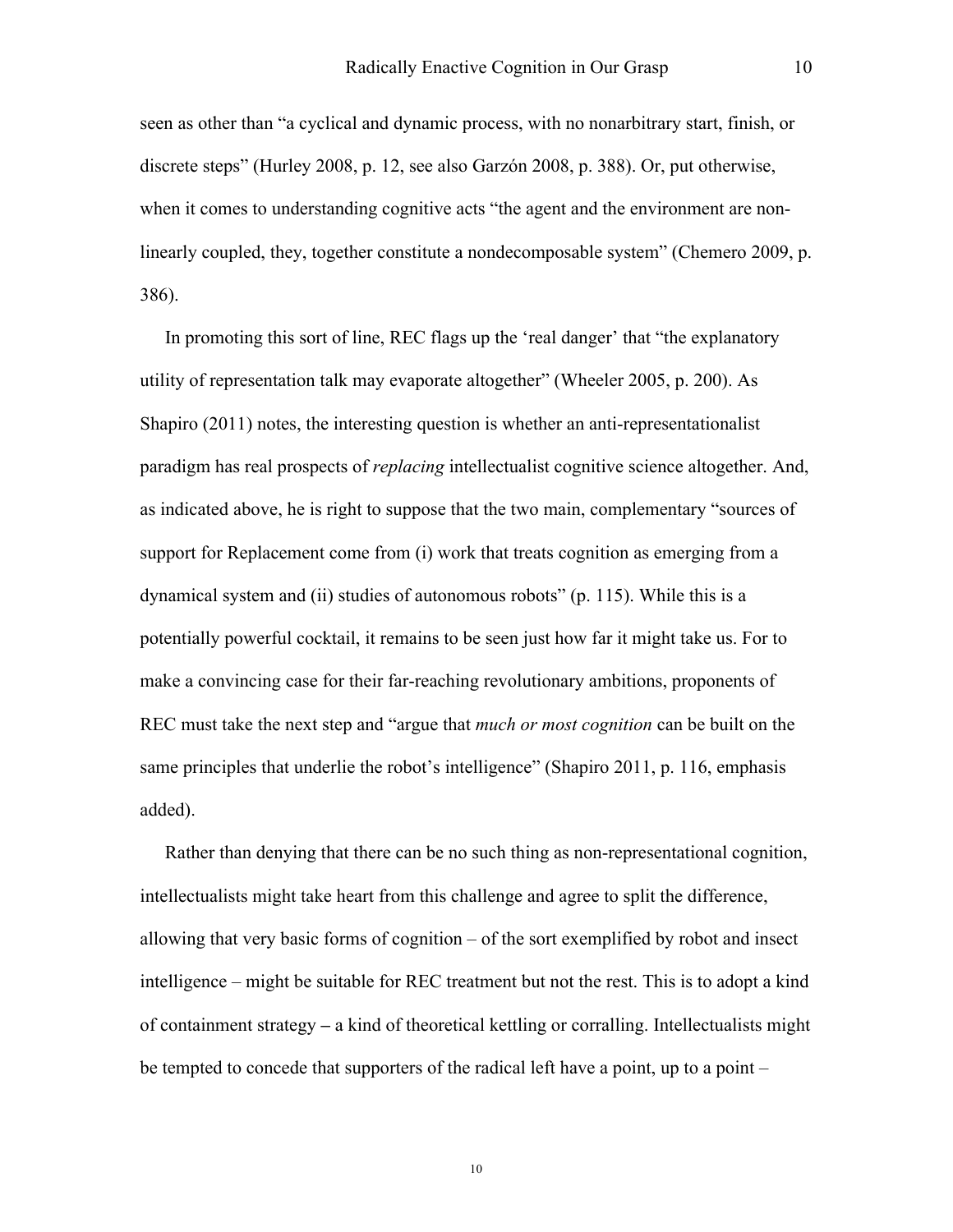allowing that "representations are not necessary for coordinated responses to an environment with which one is dynamically engaged" (Shapiro 2011, p. 153). But this concession would be made in the secure knowledge that it "would support only the conclusion that agents do not require representations for certain kind of activities. However, a stronger conclusion, for instance that cognition never requires representational states, does not follow" (Shapiro 2011, p. 153).

REC approaches would be, accordingly, of limited value on the assumption that they won't scale up. Call this the Scope objection. It allows one to accept certain lessons learned from the lab and nature while safe in the knowledge that even if representations are not needed to explain the most basic forms of cognition that this in no way poses an interesting threat to intellectualism since the sorts of cases in question "represent too thin a slice of the full cognitive spectrum" (Shapiro 2011, p. 156). This is in line with the oftcited claim that some behaviour is too off-line and representation hungry to be explained without appeal to the manipulation of symbolic representations. In particular, nonrepresentational cognition, which might do for simple robots and animals, isn't capable of explaining properly world-engaging, human forms of cognition. But should that assessment prove mistaken – if REC approaches were to make substantial in-roads in this latter domain – then the boot might just be on the other foot. For it might turn out that representationally hungry tasks only make up a very small portion of mental activity; representationally-based cognition might be just the tip of the cognitive iceberg.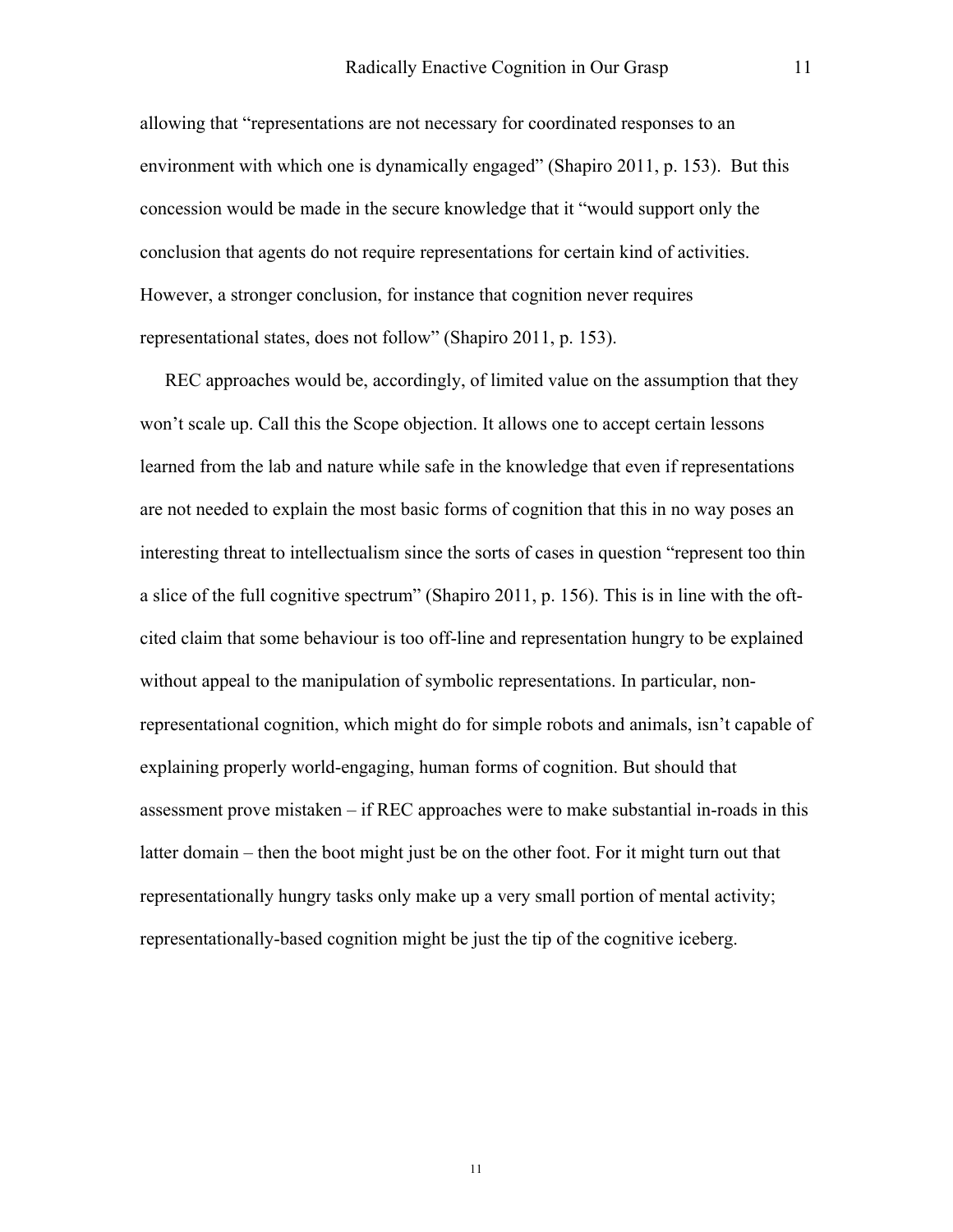#### 2. A Helping Hand

This is where reflection on the special prowess of the human hand comes in handy. It cannot be denied that a great deal of human manual activity is connected with sophisticated forms of cognition.

Milner and Goodale's (1995) famous experiments reveal that humans can perform remarkably demanding manual acts, with precision – acts requiring the exercise of very fine-grained motor capacities, such as posting items through slots with changing orientations – even when they lack the capacity to explicitly report upon or describe visual scenes they are dealing with.

Nor, with only rare exceptions, is it credible that humans normally learn how to use their hands in these sorts of ways by means of explicit, representationally mediated instruction, the rules for which only later becoming submerged and tacit. It is not as if children are taught by their caregivers through explicit description how to grasp or reach for items. Far more plausibly, is the hypothesis that we become handy through a prolonged history of interactive encounters – through practice and habit. An individual's manual know how and skills are best explained entirely by appeal to a history of previous engagements and not by the acquisition of some set of internally stored mental rules and representations. To invoke the favourite poetic motto of enactivists, this looks, essentially, to be a process of 'laying down a path in walking' or in this case, 'handling'.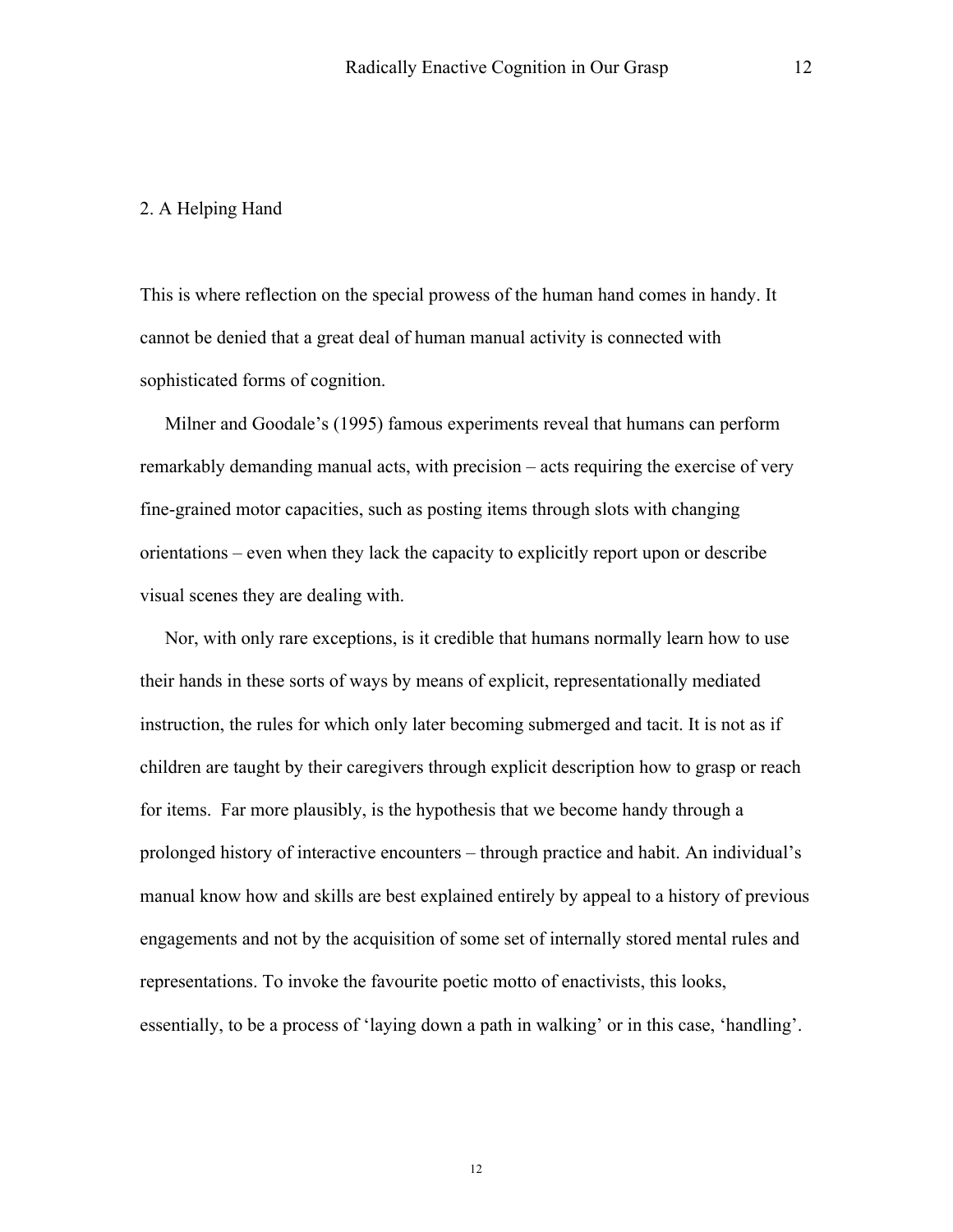It is possible that the special manual abilities of humans are sophisticated enough to have provided the platform and spurred on other major cognitive developments. Some very strong claims have been made about the critical importance of the ways in which we use our hands in this regard – ways that some believe are responsible for enabling the emergence of other distinctively forms of human cognition, consciousness and culture. For example, Tallis (2003) regards our special brand of manual activity as the ultimate source of our awakening to self-consciousness. He tells us, "Herein lies the true genius of the hand: out of fractionated finger movements comes an infinite variety of grips and their combinations. And from this variety in turn comes choice – not only in what we do … but in how we do it … [and w]ith choice comes consciousness of acting" (p. 175).

If Tallis is to be believed, "Between the non-stereotyped prehensions of hominid hand and the stereotyped graspings of the animal paw there is opened a gap which requires, and so creates, the possibility of apprehension to cross it" (p. 36). These claims are tempered by the remark that "We may think of the emergence of distinctive capabilities of the human hand as *lighting a fuse on a long process* that entrained many other parts of the human body and many other faculties as it unfolded" (p. 6, emphasis added). This allows for the possibility that, "The crucially important differences between human and non-human hands do not alone account for the infinitely complex phenomenon, unique in the order of the universe, of human culture. It is not so much the differences – which are very important – but the ability to make much of the differences" (p. 33).<sup>2</sup>

Whatever is ultimately concluded about the defensibility of this last set of claims, the point is that if it should turn out that much human manual activity is best explained without appeal to the manipulation of rules or representations then defenders of REC will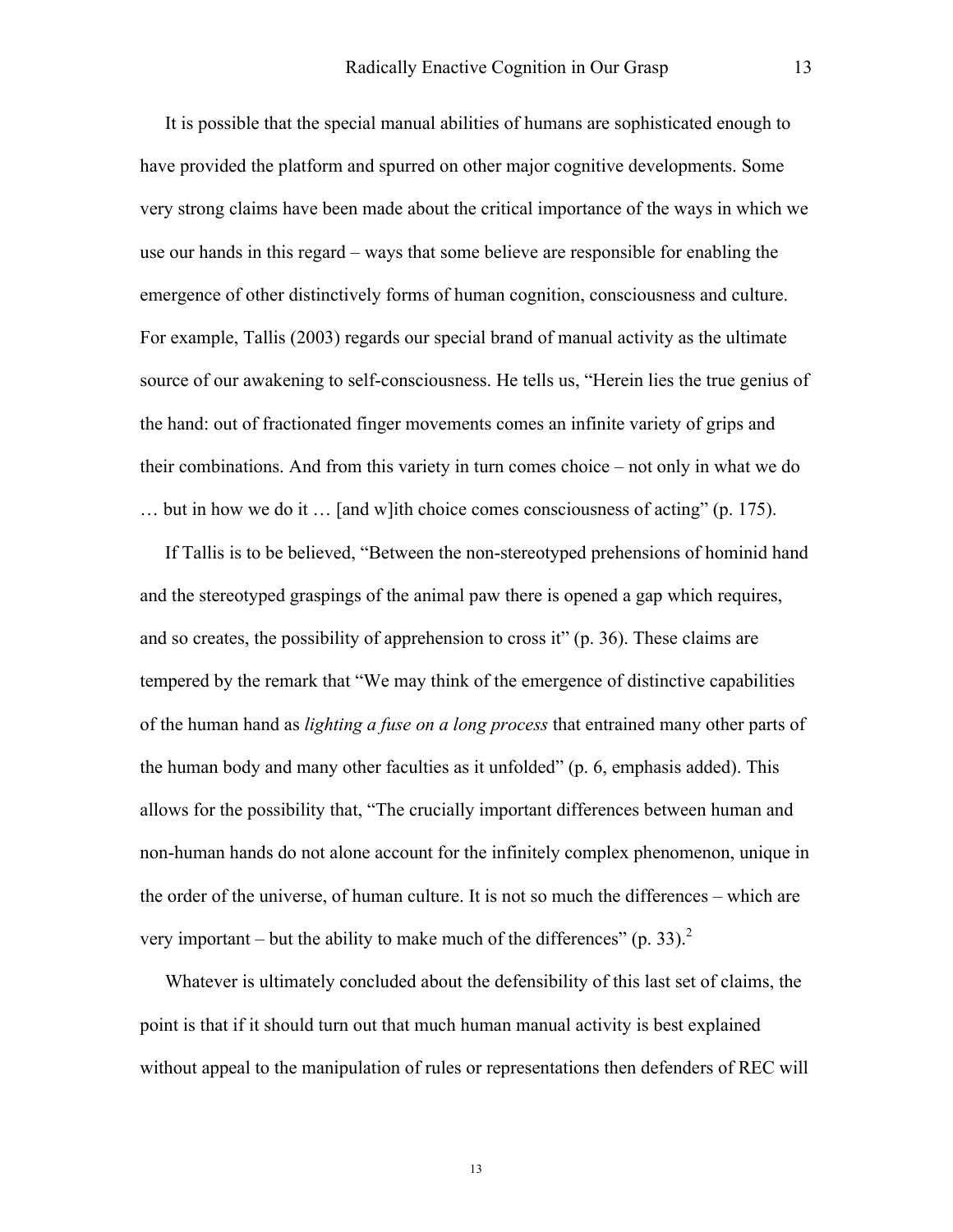have made significant progress in addressing the scope challenge. REC approaches will have shown the capacity to advance well beyond dealing with the antics of a behaviourbased robots and insects, having moved deep in the heart of distinctively human cognition.

Are there further grounds for thinking that manual activity is best explained in a representation-free way? Tallis's (2003) philosophically astute and empirically informed examination of the hand provides an excellent starting point for addressing this question. He claims that "the hand [is] … an organ of cognition", and is so 'in its own right' (p. 28, p. 31). This is not to say that the hand works in isolation from the brain, indeed, Tallis stresses that the hand – for him, the tool of tools – is the "brain's most versatile and intelligent lieutenant" (p. 22). Of course, this way of putting things suggests that the hand is, when all goes well, in some way nothing but a faithful subordinate – one that works under top-down instruction and guidance from above. This underestimates the bidirectional interplay between manual and brain activity - interplay of the sort that explains why the distinctive manual dexterity of *Homo sapiens,* which sets us apart even from other primates who also have remarkable abilities in this regard, was likely one of the 'main drivers' of the growth of the human brain (p. 22).

These ideas can be taken much further if one fully rejects what Tallis calls the standard ploy.

While it is perfectly obvious that voluntary activity must be built up out of involuntary mechanisms, there are *profound problems* in understanding this. There are particular problems with *the standard ploy* invoked by movement physiologists: proposing that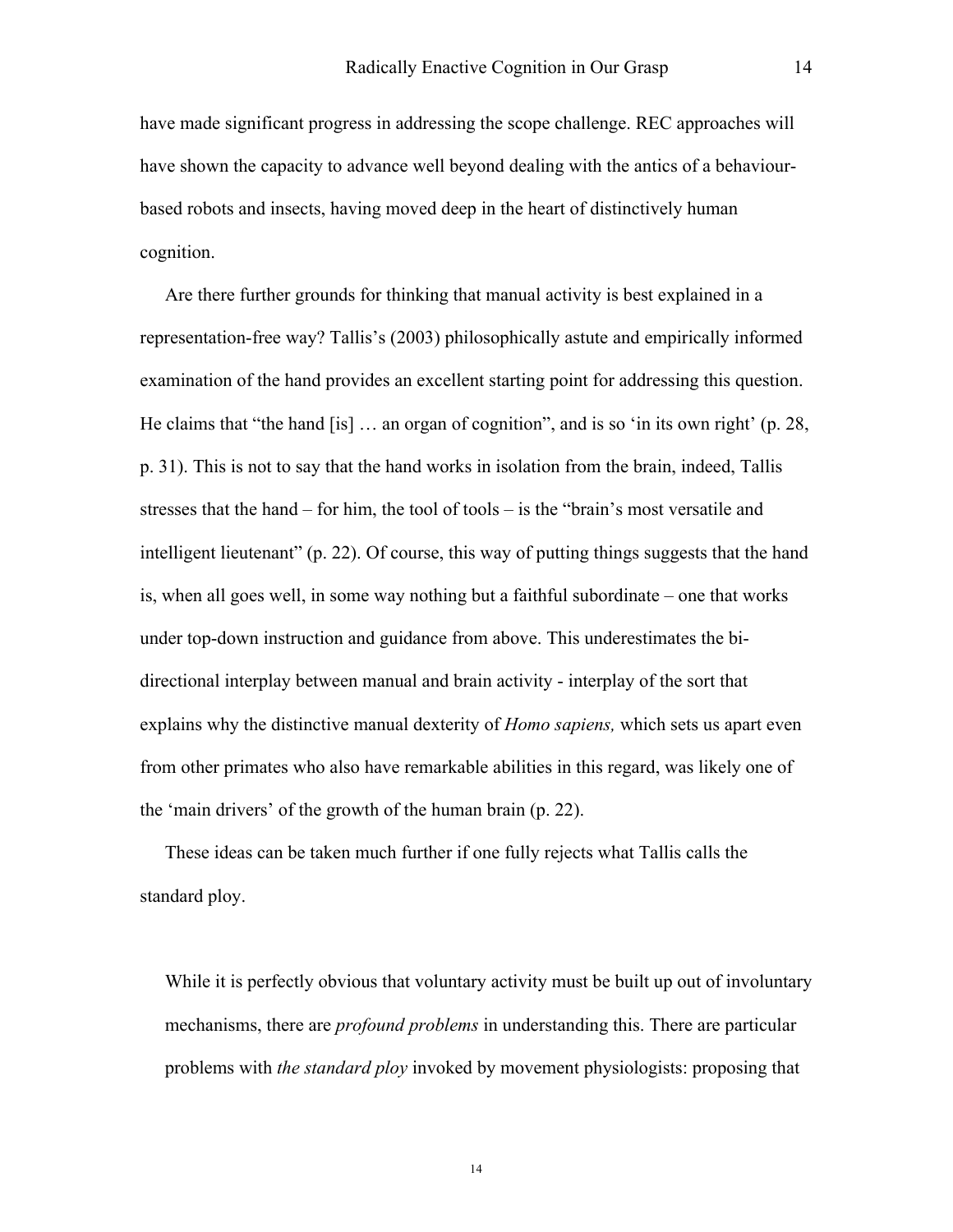the automation incorporates 'calculations' that the brain (or part of it) 'does', which permit customisation of the programs to the singularities of the individual action (p. 65, emphases added)

Invoking the standard ploy amounts to making a hand waving and anthropocentric appeal to representational contents so as to specify and fill out hypothesized motor plans and motor programmes that supply instructive orders from on high, lending intelligence to and directing manual activity. For example, on this view motor plans, intentions and programs are understood as "propositional attitudes with contents of the form 'let [my] effector E perform motor act M with respect to goal-object G'" (Goldman 2009, p. 238).<sup>3</sup> The trouble is that even if we imagine that such representational contents exist, it is difficult to see how they could do the required work. The only chance they could have of specifying what is to be done, and how it is to be done, would be if they go beyond issuing very general and abstract instructions of the sort that Goldman gestures at above.

Only very fine-grained instructions would be capable of directing or controlling specific acts of manual activity successfully. This raises a number of questions. How do brains decide which general kind of motor act, M, is the appropriate sort of motor act to use in the situation at hand? This, alone, is no simple business – given the incredible variety of possible manual acts.<sup>4</sup>

And, even if we put that concern aside, proponents of the view that brains can initiate and control manual acts by traditional intellectualist means are left with the problem of explaining how and on what basis brain decides how to execute any given act. A major problem for traditional forms of intellectualism is that the requirements for successfully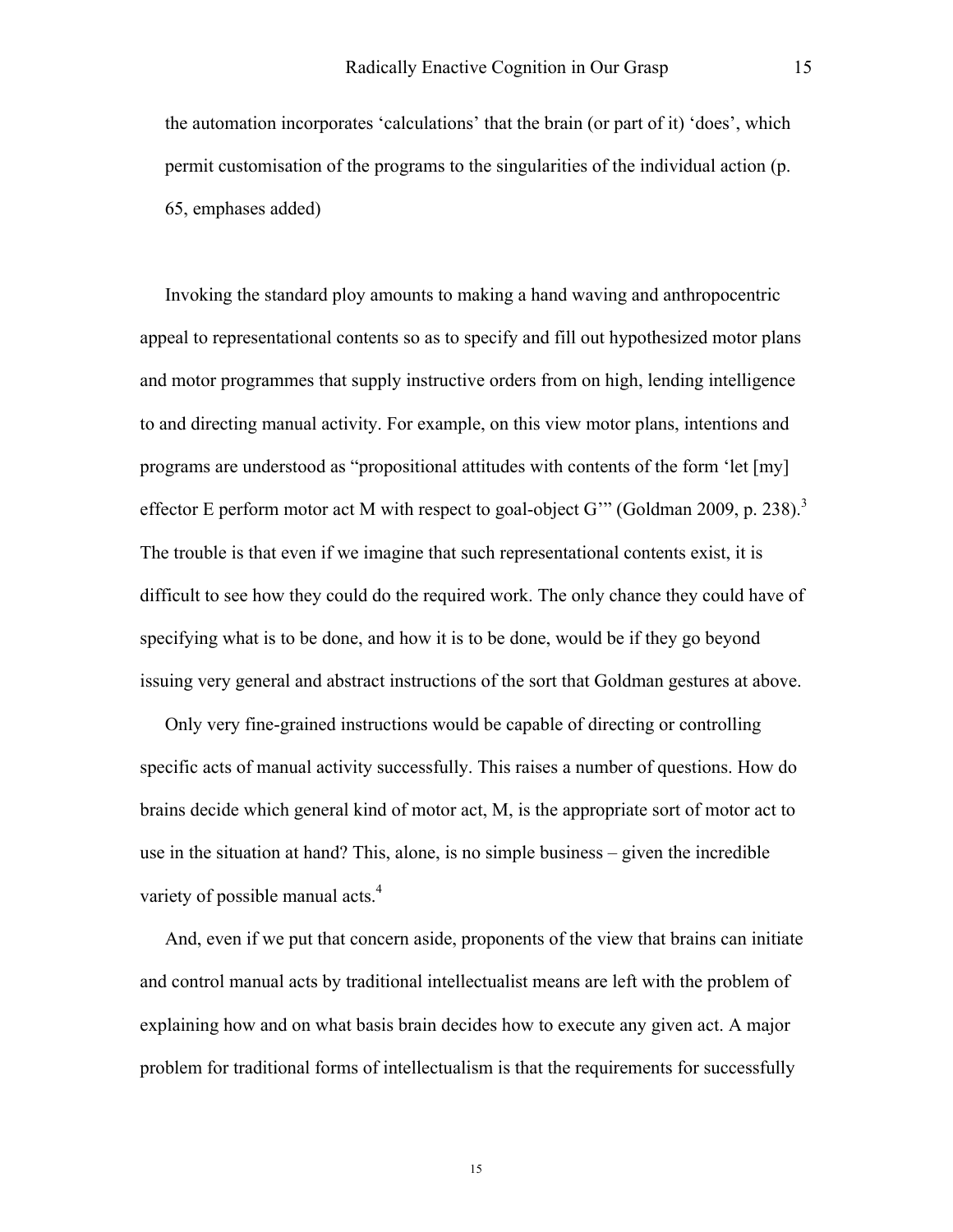performing any particular motor act are tied to a unique and changing context. For example, even if everything else remains static the speed, angle of approach and grip aperture need to be altered appropriately at successive stages as one does something as simple as picking up a coffee cup. In a nutshell:

a particular challenge … has been to explain how cognition and perception processes regulate complex multi-articular actions in dynamic environments. The problem seeks to ascertain how the many degrees of freedom of the human motor system (roughly speaking the many component parts such as muscles, limb segments, and joints) can be regulated by an internally represented algorithm … and how the motor plan copes with the ongoing interaction between the motor system and energy fluxes surrounding the system, e.g., frictional forces and gravitational forces ... Not even the attempt to distinguish between the motor plan and the motor program has alleviated the problem in the literature (Summers and Anson, 2009) (Araújo & Davids 2011, p. 12).

Successful manual activity requires bespoke and on the fly customisation. Hence, it is deeply implausible that brain can simply identify what is required for successfully completing a certain type of activity and simply issuing general instructions to be carried out in form of ordering pre-programmed routines to be carried out. The implausibility of this suggestion is underscored by the fact that "most of the things we do are unique even though they may have stereotyped components" (Tallis 2003, p. 67). Not surprisingly, human manual activity – despite its unique complexities – seems to depend on interactions between the brain, body and environmental interactions which involve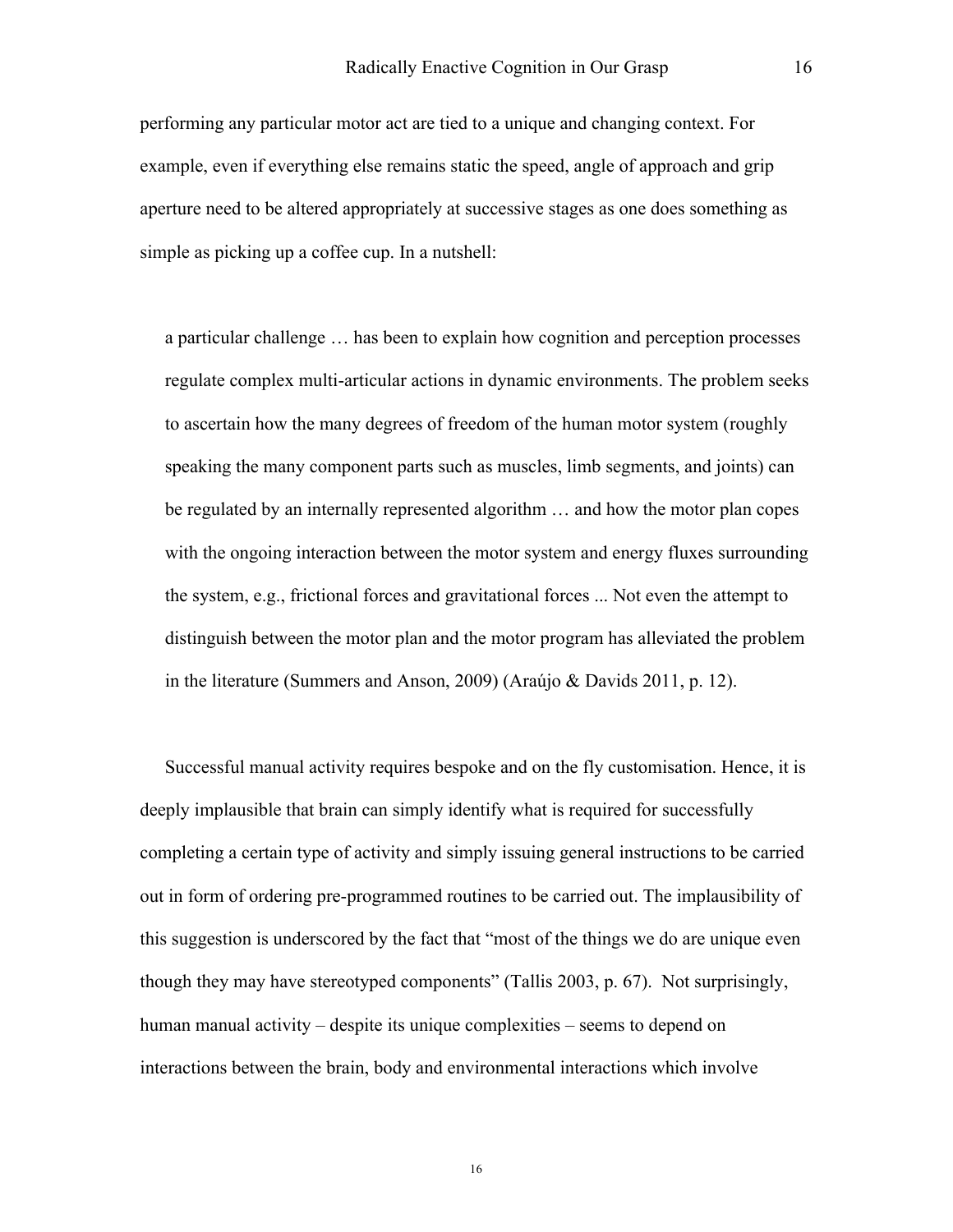essentially the same kinds of dynamic interactive feedback and temporally extended engagements needed to explain the intelligent antics of behaviour-based robots and insects.

It must be noted that concomitant with abandoning the standard ploy in favour of a REC based approach comes the admission that what we are dealing in most cases of manual activity are not strictly speaking actions. This will surely be so if we operate with a strict concept of action – one that insists on a constitutive connection between actions and intentional states, where the latter are conceived of as requiring the existence of propositional attitudes of some sort. But all that follows from this, as Rowlands (2006) observes, is that "most of what we do does not count as action" (p. 97).

Respecting the stipulated criterion on what is required for action, many philosophers acknowledge the existence of non-intentional doings, motivated activities and/or deeds. For example, Velleman (2000) recognizes the need to:

define a category of ungoverned activities, distinct from mere happenings, on the one hand, and from autonomous actions, on the other. This category contains the things one does rather than merely undergoes, but that one somehow fails to regulate in the manner that separates autonomous human action from merely motivated activity (p. 4).

On the face of it, the great bulk of animal doings takes the form of sophisticated forms of highly coordinated, motivated activity that falls well short of action if acting requires forming explicit, if non-conscious, intentions and deliberate planning, at any level.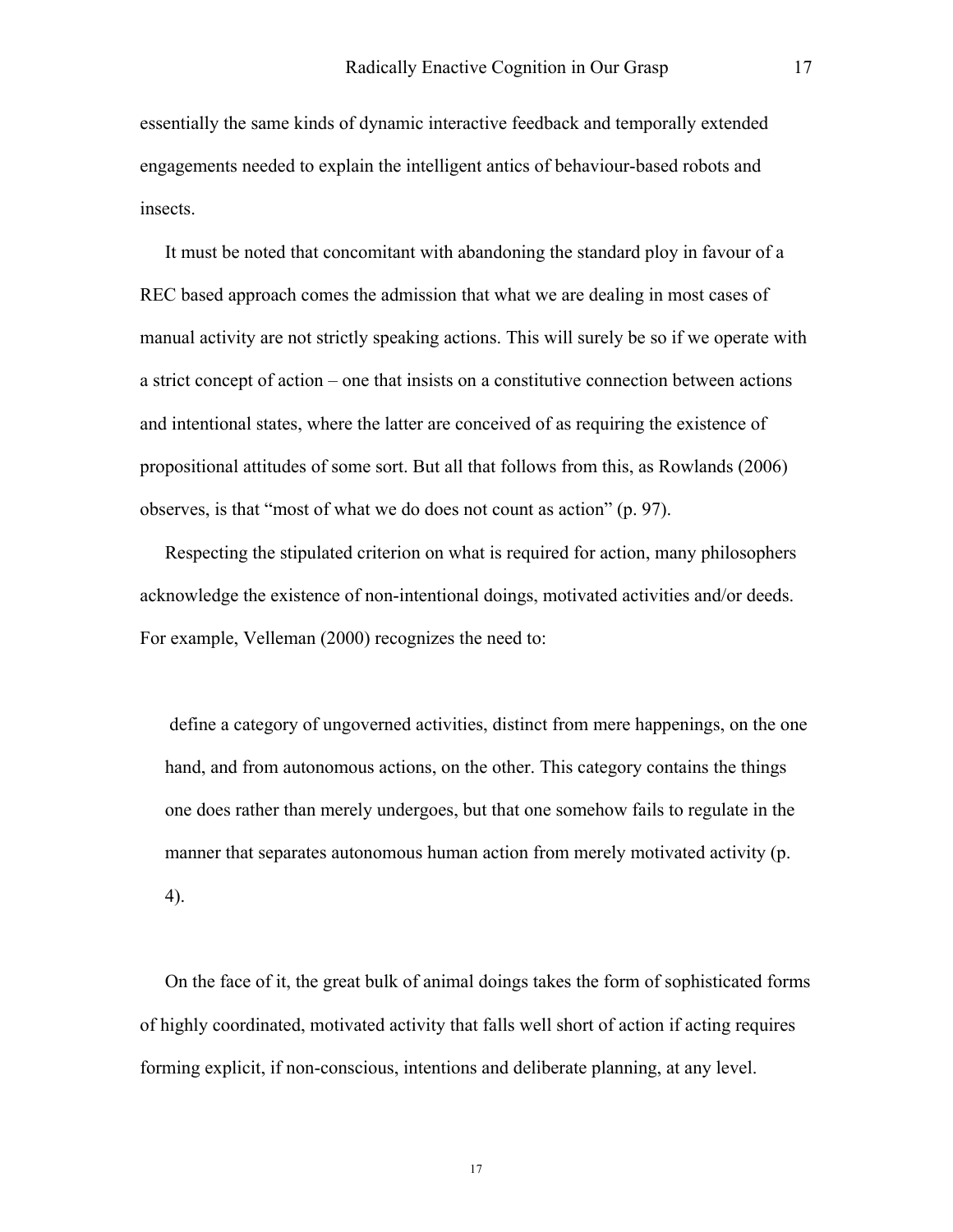Picking up on Fodor's earlier remark, far from being mere 'thrashings about' or 'reflexive behaviors', such unplanned engagements appear to be quite skillful, and sometimes even expert, dealings with the world. If REC has the right resources for explaining the wide class of such doings then it has the potential to explain quite a lot of what matters to us when it comes to understanding mind and cognition.

3. The Non-Standard Ploy: Representationalism Rescued?

Despite all that has been said in favour of REC, many will baulk at going so far. There are weaker, and much more conservative and conciliatory ways of taking on board what is best in embodied and enactive ideas without abandoning intellectualism in a wholesale way. For example, intellectualists can happily accept that various facts about embodiment are causally necessary in making certain types of intelligent responding possible and in shaping its character without this concession in any way threatening the idea that cognition is wholly constituted by representational facts or properties.

Trivially, it is clearly true that what a creature perceives depends on contingent facts about the nature of its sensory apparatus – thus bats, dolphins and rattlesnakes perceive the world differently and perceive different things because they are differently embodied. Moreover, no one denies that what and how we perceive causally depends on what we do – thus, it is only by moving my head and eyes in particular ways that certain things become visible and audible. Obviously, these truisms in no way threaten intellectualism.

Things can be taken further still without rocking the boat too much. A more daring thesis, one that several authors have lighted upon, is that extended bodily states and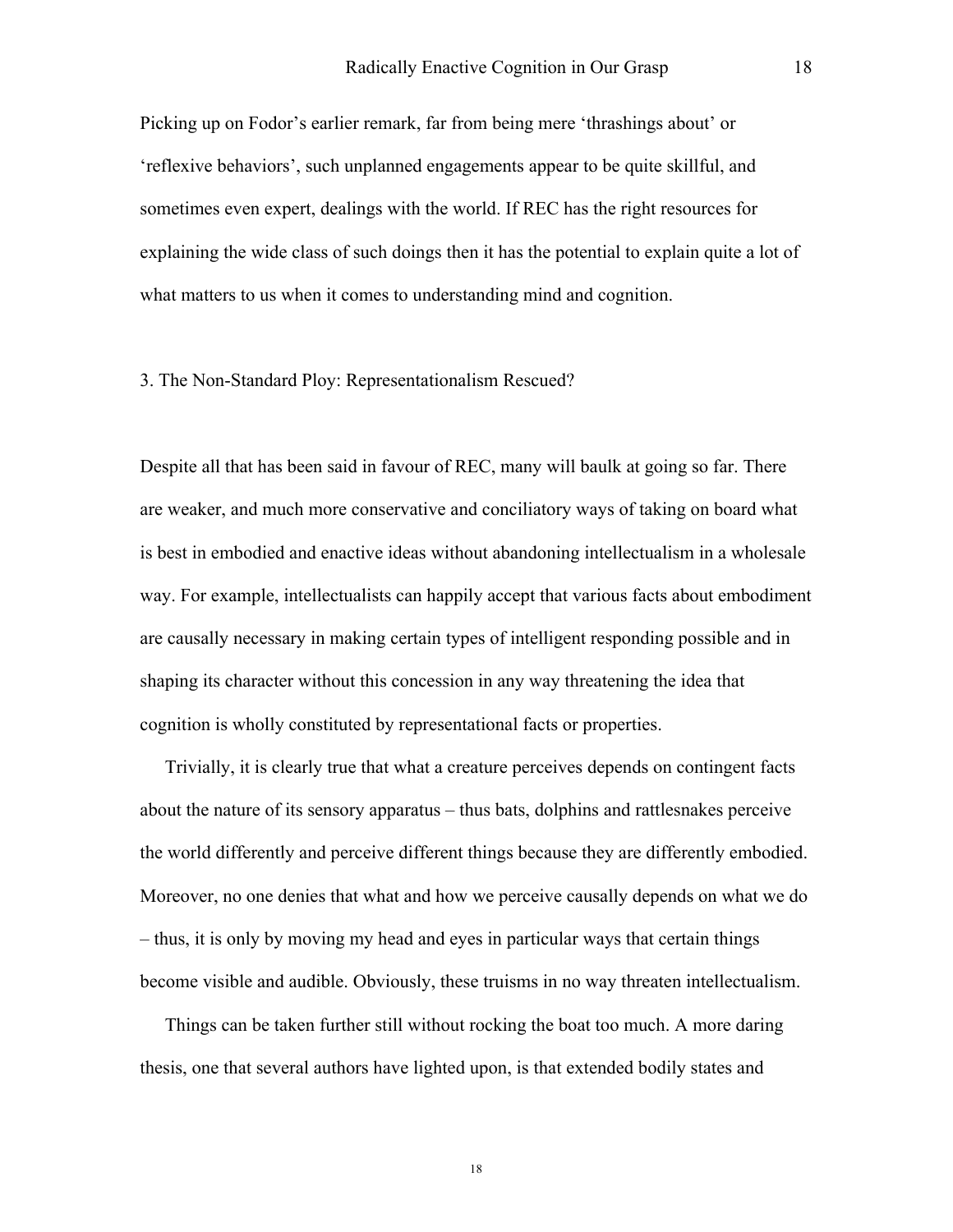processes might – at least on occasion – serve as representational or information-carrying vehicles. As such, they can play unique computational roles in enabling some forms of cognition (Clark 2008b). Or, in the lingo of Goldman and de Vignemont (2009) perhaps those attracted to embodied and enactive accounts of cognition should be taken as claiming that some mental representations are encoded in essentially bodily formats. These renderings of what enactive and embodied accounts have to offer are conservative with respect to a commitment to representationalism. They are perfectly compatible with asserting that "the mind is essentially a thinking or representing thing" (Clark 2008, p. 149); or that "the manipulation and use of representations is the primary job of the mind" (Dretske 1995, p. xiv).

Without breaking faith with intellectualism, Conservative Embodied/Enactive Cognition, or CEC, still allows one to recognize "the profound contributions that embodiment and embedding make" (Clark 2008b, p. 45). For those who endorse only CEC and not REC the new developments in cognitive science, far from posing a threat to the existing paradigm, can be seen as supplying new tools or 'welcome accessories' of considerable potential value that could augment intellectualist accounts of the mind.

CEC-style thinking is best exemplified by a recent bid to save the representationalist baby from the embodied bathwater, by arguing for the existence of action-oriented representations, or AORs. According to Wheeler (2008), who has done more than most to promote this view, an action-oriented representation is one that is:

(i) action-specific (tailored to a particular behaviour and designed to represent the world in terms of specifications for possible actions);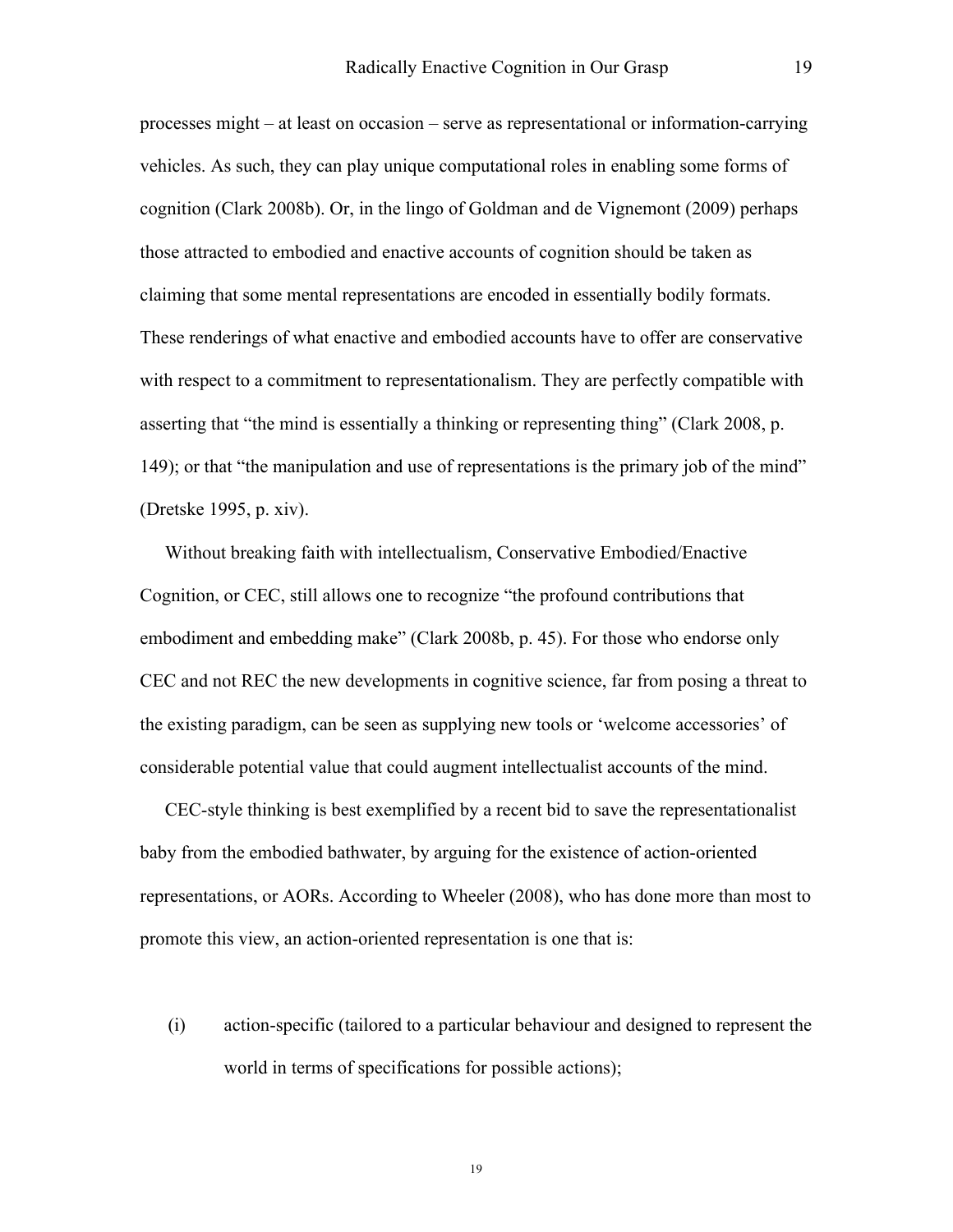- (ii) egocentric (features bearer-relative content as epitomized by spatial maps in an egocentric co-ordinate system);
- (iii) intrinsically context-dependent (the explicit representation of context is eschewed in favour of situated special-purpose adaptive couplings that implicitly define the context of activity in their basic operating principles) (see also Wheeler 2005, p. 199).

Believing in AORs is consistent with accepting the neural assumption – an assumption that pays homage to the intuition that neural states and processes have a special cognitive status. Those attracted to this assumption believe it should be respected because, even though non-neural factors can qualify as representational vehicles, as it turns out, in most cases they do not. As such, the great majority cognitive explanations only ever involve representations that are wholly brain-bound. This is so even in cases in which it is necessary to making appeal to extra-neural but non-representational causal factors in order to explain the particular way that some particular intelligent activity unfolds. By accepting this last caveat, defenders of CEC allow that the full explanation of a given bout of intelligent behaviour need not be strongly instructional in character in the way demanded by the standard ploy.

Wheeler (2005) highlights the core features of CEC-style thinking, illustrating the role of AORs by appeal to the architecture of a simple behavior-based robot created by Francheschini, Pichon and Blanes (1992).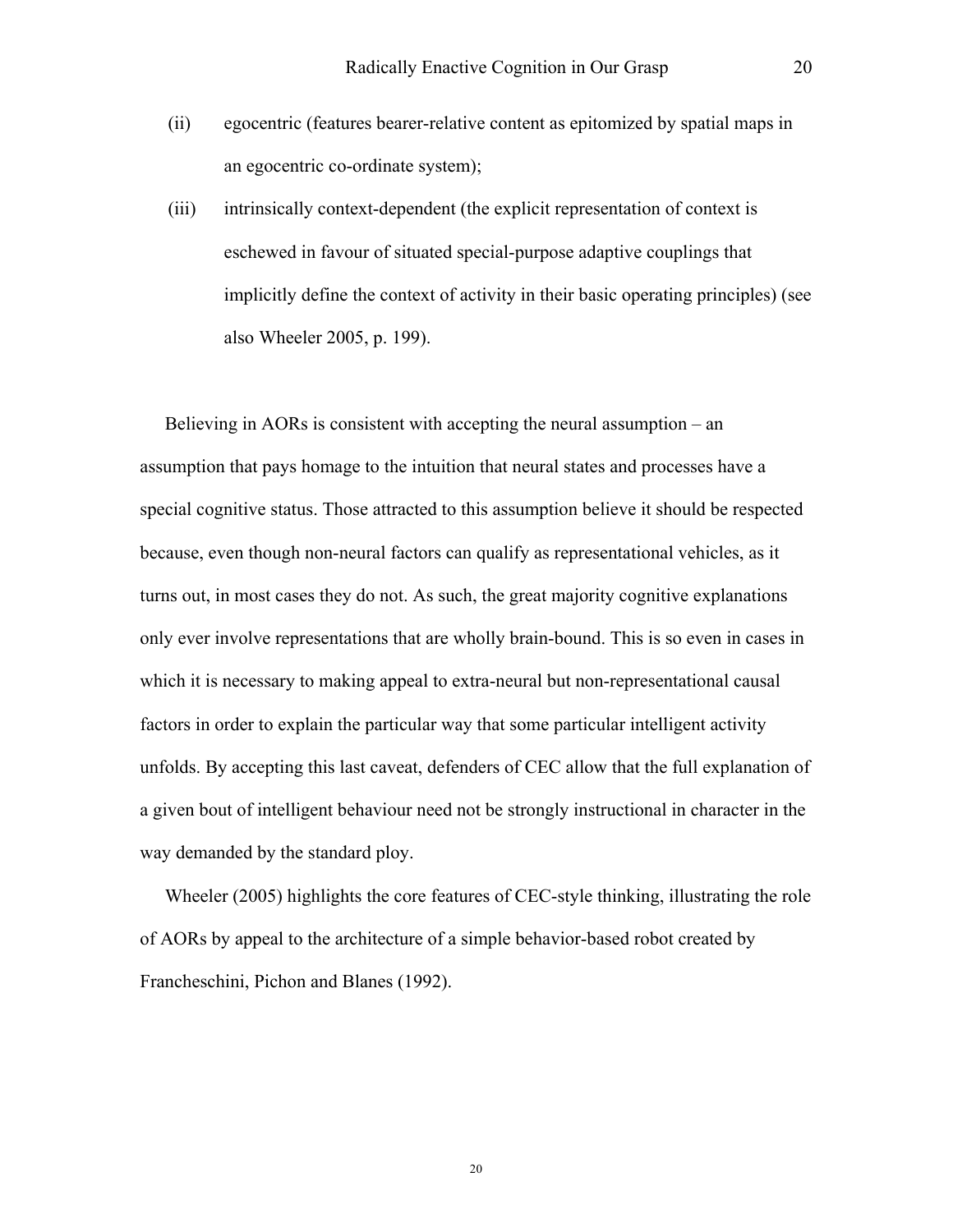The robot has a primary visual system made up of a layer of elementary motion detectors (EMDs). Since these components are sensitive only to movement, the primary visual system is blind at rest. What happens, however, is that the EMD layer *uses* relative motion *information*, generated by the robot's own bodily motion during the previous movement in the sequence to build a temporary *snap map* of the detected obstacles, constructed using an egocentric coordinate system. Then, in an equally temporary *motor map, information* concerning the angular bearing of those detected obstacles is *fused with information* concerning the angular bearing of the light source (supplied by a supplementary visual system) and a directional heading for the next movement is generated (Wheeler 2005, p. 196, first, second, fifth and sixth emphases added).

Wheeler (2005) considers and dismisses a number of possible minimal criteria for being an AOR – including appeal to selectionist strategies and decoupleability. After careful review, he settles on the idea that what is necessary and sufficient to distinguish behaviour-based systems that operate with AORs from those that do not is that the former systems exhibit arbitrariness and homuncularity. A system exhibits arbitrariness just when the equivalence class of different inner elements is fixed "by their capacity, when organized and exploited in the right ways, to carry specific items of information or bodies of information about the world" (p. 218). A system is a homuncular just when (a) it can be compartmentalized into a set of hierarchically organized communicating modules, and (b) each of those modules performs a well-defined sub-task that contributes towards the collective achievement of the overall adaptive solution.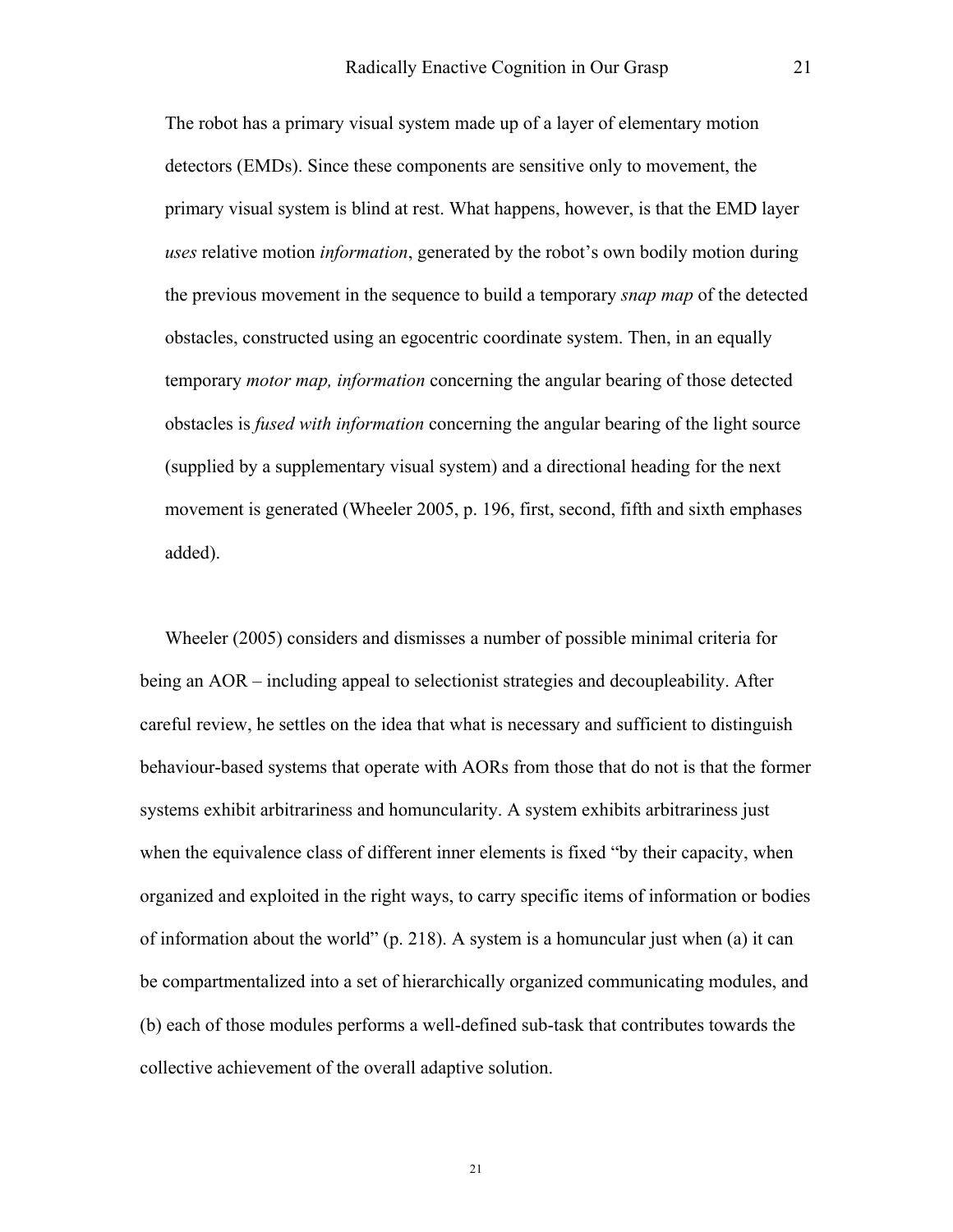For Wheeler, the linchpin holding this account of AORs together is that some cognitive systems are information processing systems. Thus:

The connection between our two architectural features becomes clear once one learns that, in a homuncular analysis, the *communicating sub-systems* are conceptualized as *trafficking in the information that the inner vehicles carry*. So certain subsystems are interpreted as producing information that is then consumed downstream by other subsystems (p. 218, emphases added).

We can legitimately describe a cognitive system as employing AORs just in case it is a genuine source of adaptive richness and flexibility and it turns out that its subsystems use "information-bearing elements to stand in for worldly states of affairs in their communicative dealings" (Wheeler 2005, p. 219). Satisfaction of the above conditions is all that is required for the existence of weak or minimal representations. In the end, all of the weight in this account is placed on the idea that it suffices for minimal representations to be present in a system, S, if it manipulates and makes use of informational content in well-defined ways.

This minimal notion of representation is, no doubt, attractive to cognitive scientists. For anyone in the field it is utterly textbook to be told that information is a kind of basic commodity – the raw material of cognition. After all, "minds are basically processors of information; cognitive devices [for] receiving, storing, retrieving, modifying and transmitting information of various kinds" (Branquinho 2001, xii-xiii).

There is great latitude for thinking about the processes that enable this. Thus: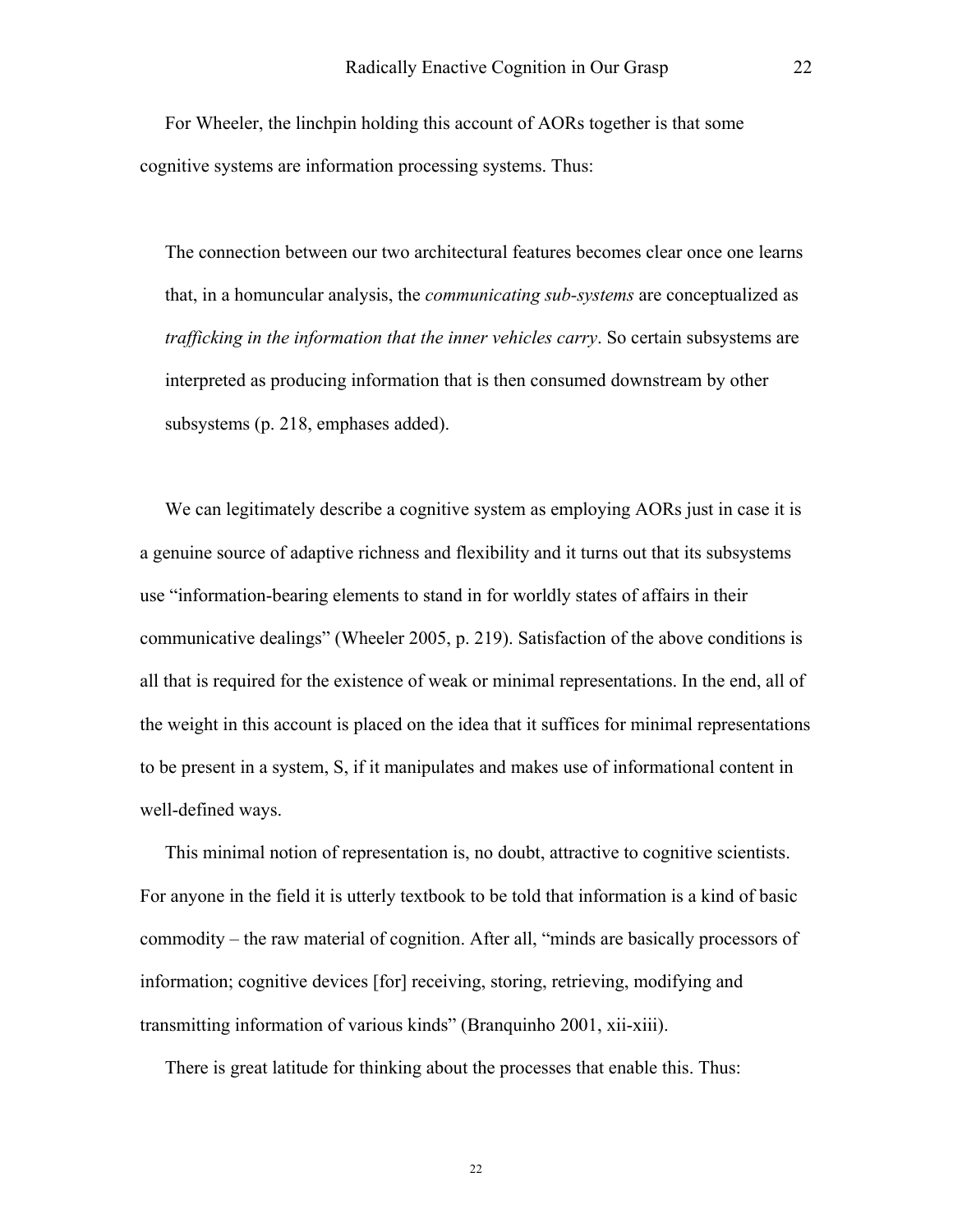Mental representations might come in a wide variety of forms; there being no commitment in the claim itself to a specific kind of representation or to a particular sort of representational vehicle…mental representations might be thought of as images, schemas, symbols, models, icons, sentences, maps and so on (Branquinho 2001, xiv).

Accordingly, representations or representational vehicles "are items in the mind or brain of a given system that in some sense 'mirror', or are mapped onto, other items or sets of items … in the world" (Branquinho 2001, xiv). But what makes something into a vehicle, the essence of representing, is that they bear or possess content. Content is key. Thus:

The whole thrust of cognitive science is that there are sub-personal contents and subpersonal operations that are truly cognitive in the sense that these operations can be properly *explained only in terms of these contents* (Seager 1999, p. 27, emphasis added).

Dietrich and Markman (2003) define representations as "any internal state that mediates or plays a mediating role between a system's inputs and outputs *in virtue of that state's semantic content. We define semantic content in terms of information* causally responsible for the state, and in terms of the use to which that information is put" (p. 97,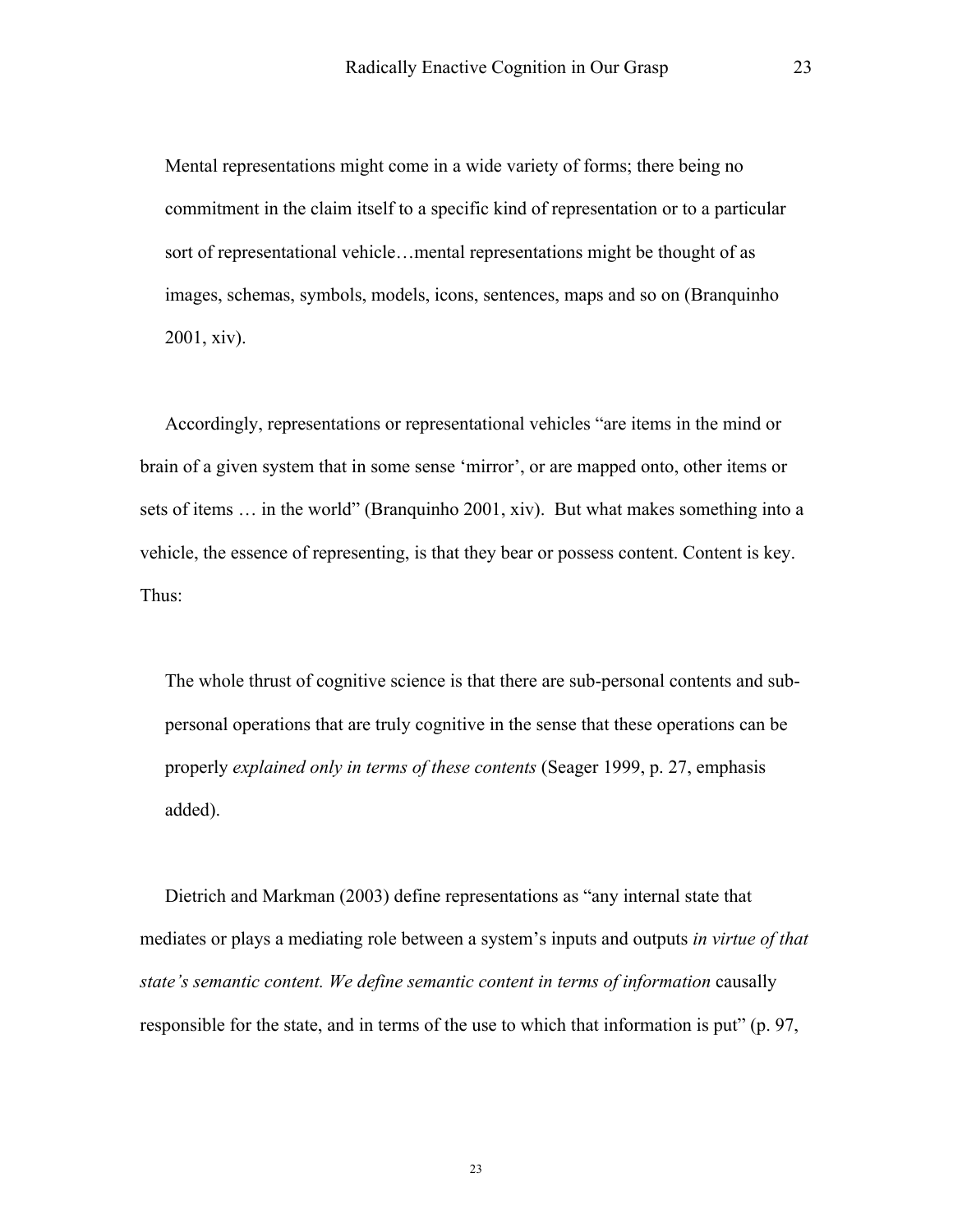emphasis added). In sum, believing in AORs only requires acceptance of "the general idea of inner states that bear contents" (Clark 2002, p. 386).

Given this, it might be thought that accepting that at least some cognitive systems employ AORs is a no-brainer. Certainly, it seems that this must be true of human manual activity of the sort described in Section 2 – activity of the sort that, if my argument goes through, would enable fans of REC to answer the Scope Objection. After all, even in cases in which that sort of activity is not supported by focused, conscious perception, "the motor activity of the hand – reaching, gripping and manipulation – cannot function in the absence of what is usually called 'sensory information'" (Tallis 2003, p. 27). Indeed, "the information the hand needs to support its manipulative function is most clearly evident in the first stage … in reaching out prior to grasping, shaping, etc. Here the hand is under primarily visual control: the target is located, the relationship to the body determined, the motion initiated to home in on the target – these are all regulated [or, better, assisted] by sight, which measures what needs to be done and the progress of the doing" (p. 27).

With this in mind, it looks like manual activity is surely dependent on information processing activity of the sort that would qualify as involving AORs – hence it is the sort of activity better suited to CEC rather than a REC treatment. If so, any ground gained by supporters of REC in Section 2 would be lost.

#### 4. The Hard Problem of Content

Despite some obvious attractions, the AOR story and the support it lends to CEC over REC, isn't beyond question. Indeed, as this concluding section argues anyone who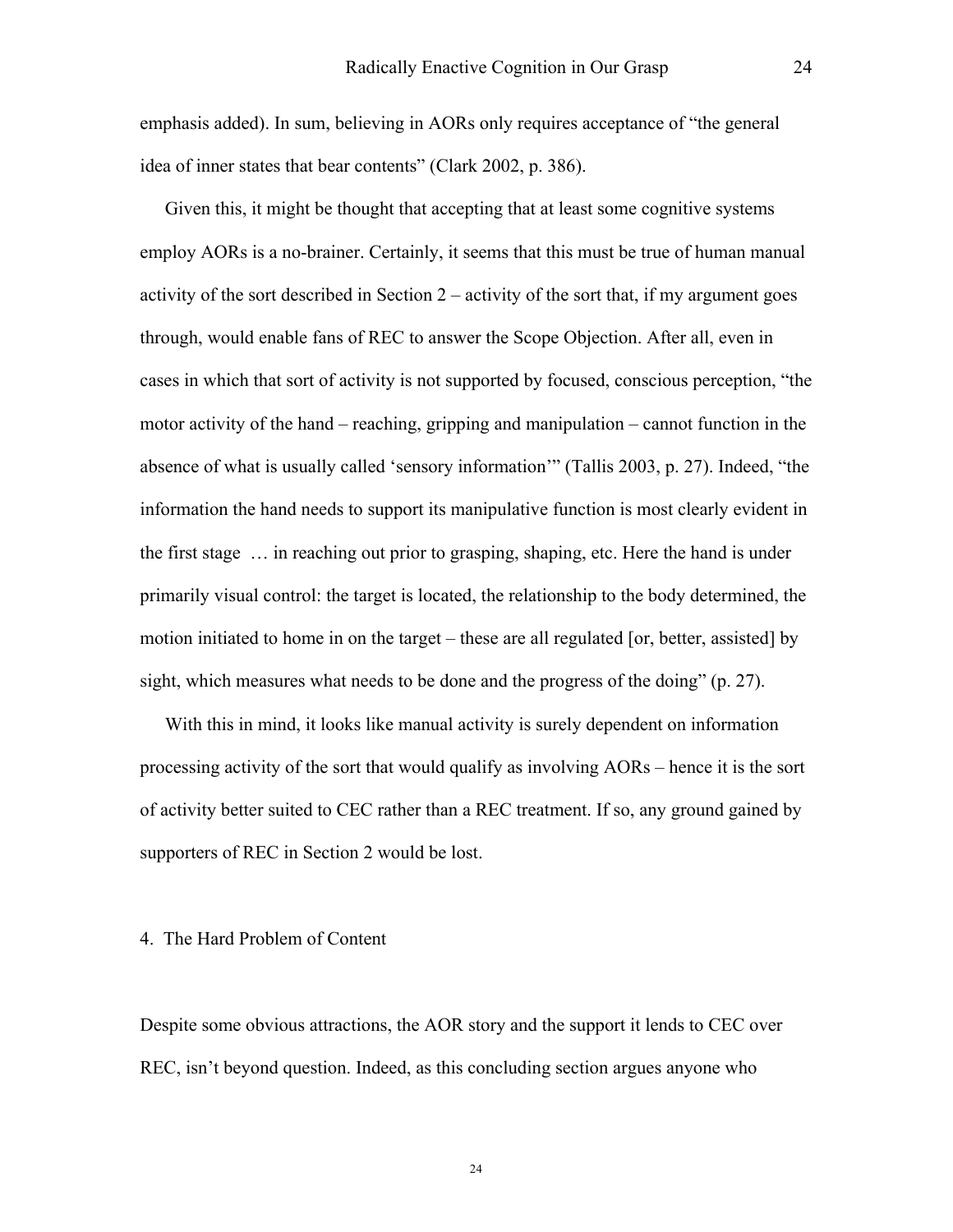favours CEC must face up to the hard problem of content – and I suggest that REC is a small price to pay to allow one to avoid that problem.

Before turning to that issue, it is worth highlighting an immediate concern about CEC, and its reliance on AORs. Appeal to AORs seems to secure the fate of minimal representations – winning a key metaphysical battle – only at the cost of losing a wider explanatory war. For, on the assumption that the AORs need not be decoupled in order to qualify as representations – an assumption Wheeler explicitly defends (2005, 2008), and with good reason (see Chemero 2009, ch. 3), defenders of CEC face the charge that "talk" of representations in coupled systems may be too cheap, or too arbitrary, and thus adds little or nothing to an explanation of how these systems work" (Shapiro 2011, p. 147).

Chemero (2009) too voices this exact worry, noting that:

the representational description of the system does not add much to our understanding of the system … [thus] despite the fact that one can cook up a representational story once one has the dynamical explanation, the representational gloss does not predict anything about the system's behaviour that could not be predicted by dynamical explanation alone (p. 77).

Although initially cast as a purely explanatory concern it is clear that this issue cannot be kept wholly free of metaphysical considerations. For instance, Chemero goes on to note that "in terms of the physics of the situation, the ball, the outfielder, and the intervening medium are just one connected thing. In effective tracking, that is, the outfielder, the ball, and the light reflected from the ball form a single coupled system. No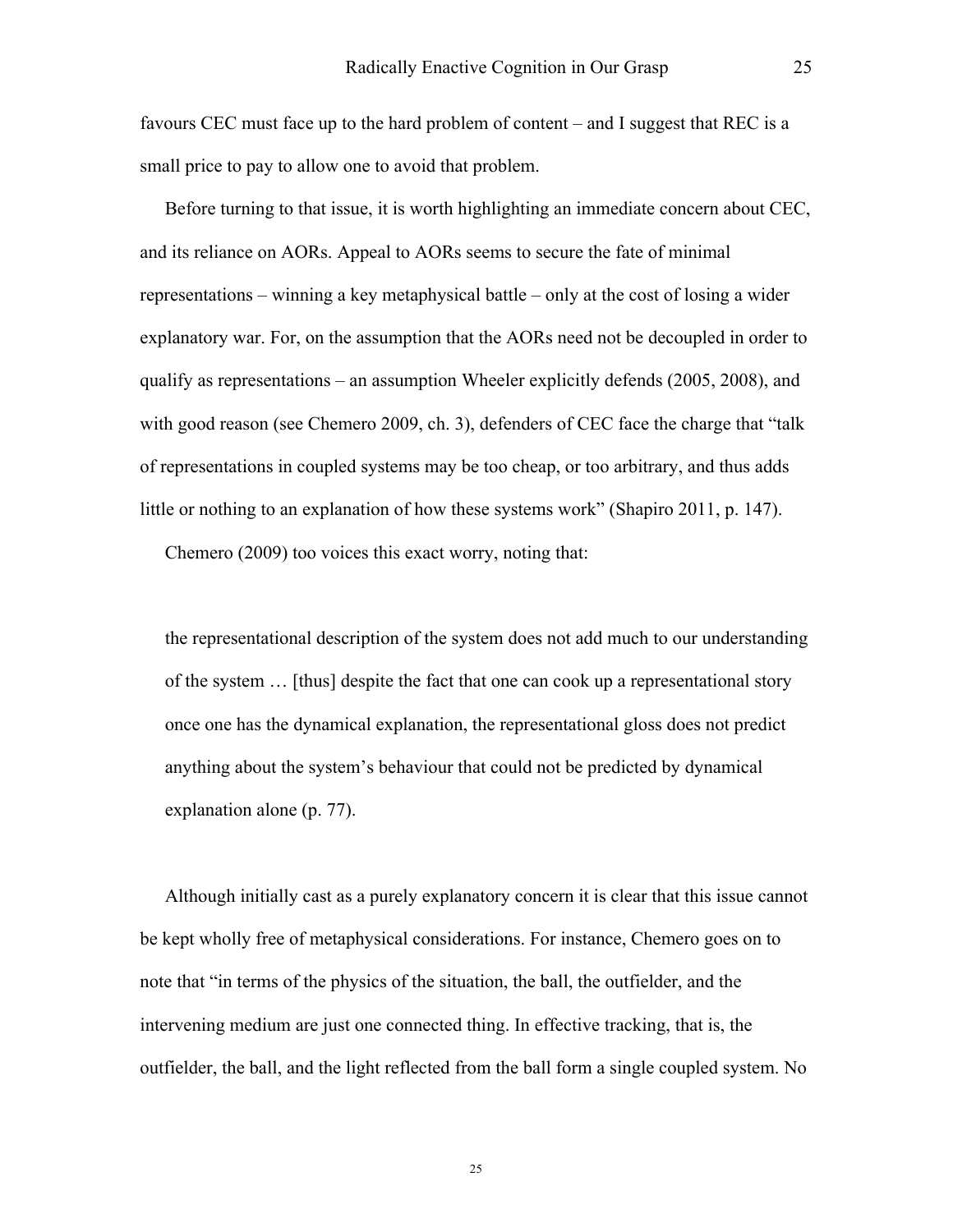explanatory purchase is gained by invoking representation here: in effective tracking, any internal parts of the agent that one might call mental representations are causally coupled

with their targets" (Chemero 2009, p. 114).

Part of the trouble here is that there does not appear to be any clean cut way to decide, with precision, which systems actually satisfy the relevant conditions for being minimally representational systems. For example, there are diverging opinions about whether Watt's much discussed centrifugal governor – a device originally designed to ensure a constant operating speed in rotative steam engines – qualifies as a representational device. This is despite the fact that the relevant parties in the debate are fully agreed about the characteristics of the governor's internal design, which are quite elegant and simple. The positions of the device's spindle arms interact with and modifies the state of a valve which controls the engine's speed – when the arm is high the valve slows the engine, when the arm is low the valve increases engine speed.

In line with the criteria laid out in the previous section, Chemero (2009) concludes that:

It is possible to view the governor's arms as [noncomputational] representations … It is the function of particular arm angles to change the state of the valve (the representation consumer) and so adapt it to the need to speed up or slow down. The governor was so designed … to play that role … it is both a *map* and a *controller*. *It is an action oriented representation*, standing for the current need to increase or decrease speed (p. 71, emphases added).<sup>5</sup>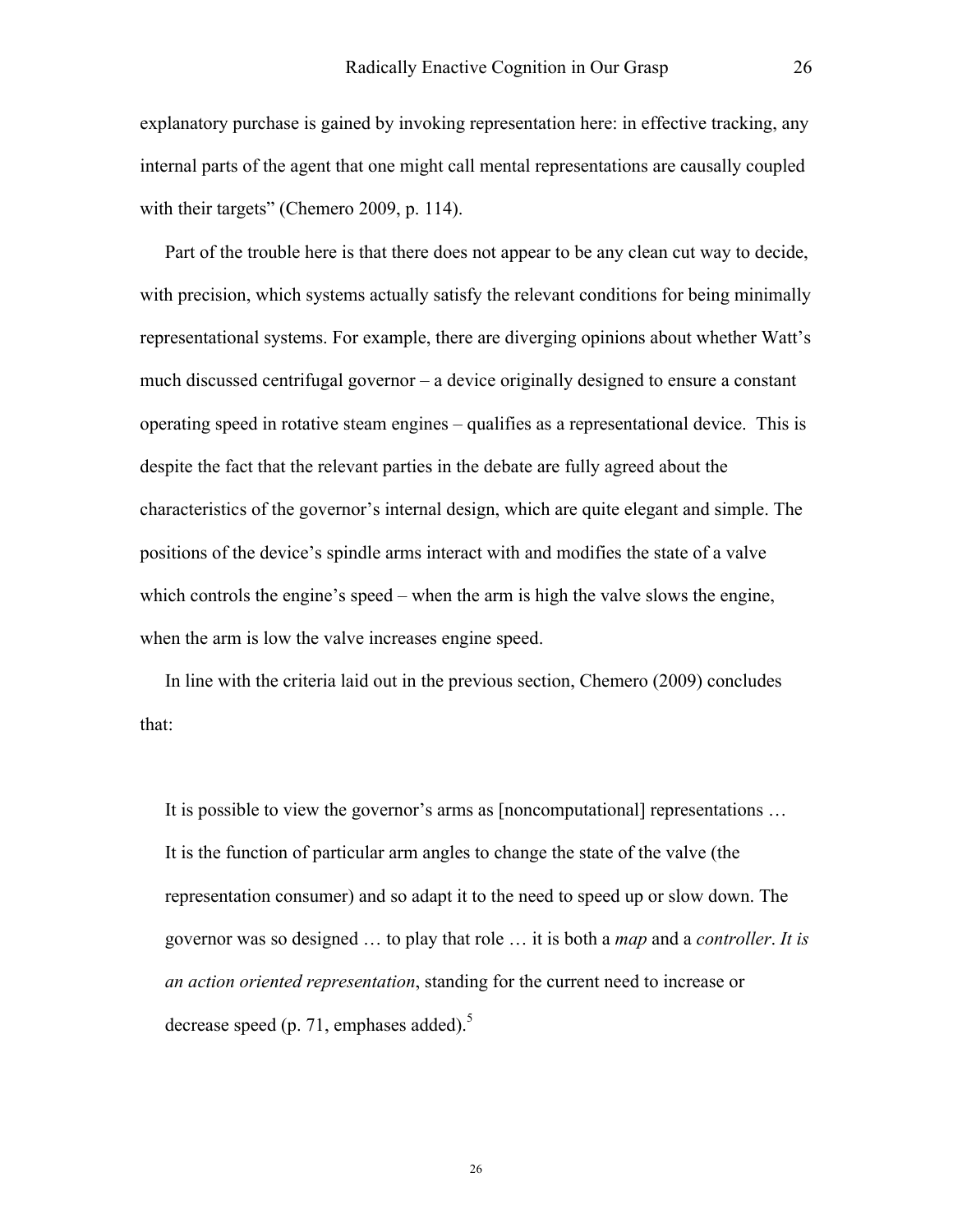Shapiro (2011) dissents. After careful review of this issue, he concludes that, "Watt's design of the centrifugal governor *requires that* the angle of the flyball arms carry information about the flywheel speed in order to regulate the speed. Still, the function of the flyball arms is not to carry information, but rather to play a role in regulating the speed of the flywheel" (p. 147).

The point is that in order to carry out its control function the spindle arms must covary with the relevant changes in engine speed. That they carry information in this sense is an unavoidable, collateral feature of their design that enables them to perform their regulatory work. Apparently, this is not sufficient to qualify as being a true information processor in the relevant sense – hence the governor is misdescribed as making use of AORs.

Shapiro (2011) goes on to contrast the governor with other kinds of information using devices. For he holds, "Some devices surely do include components that have the function to carry information. The thermostat ... is such a device. Thermostats contain a bimetal strip because the behavior of this strip carries information about [i.e. covaries with] temperature, and the room" (Shapiro 2011, p. 148).

The important difference is that although the governor's arms carry information about the flywheel arms, the governor does not use that information in order to perform its control tasks. This is meant to mark the subtle but utterly critical difference between merely complex systems and properly cognitive complex systems. Apparently, the thermostatic systems are designed to use information about the temperature *as such* in carrying out their work.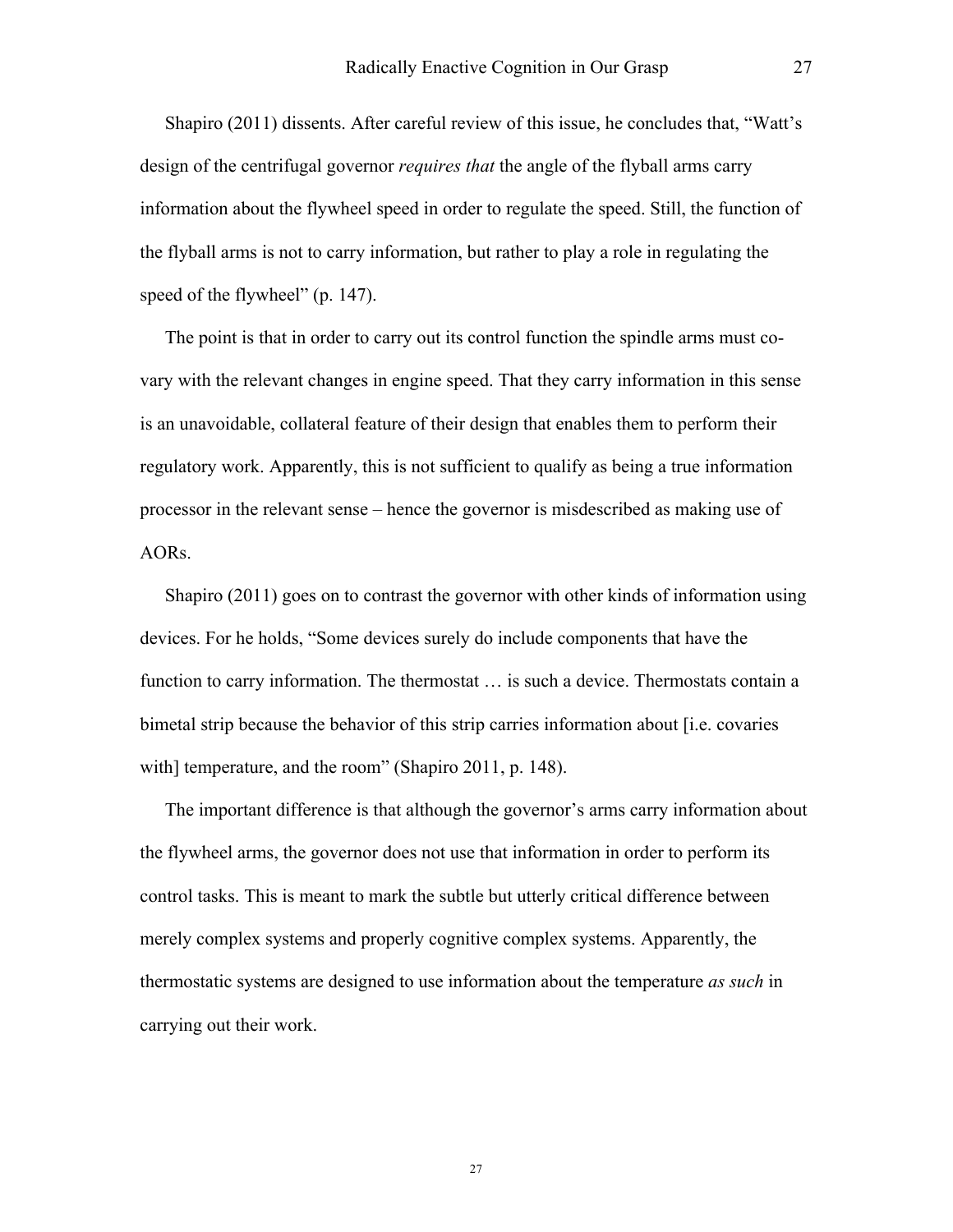Put as starkly as this, one might be forgiven for failing to see what changes so dramatically when it comes to the operation of thermostats as opposed to Watt governors. A thermostat regulates the system's temperature, maintaining it at a desired point. Its mechanisms exploit the properties of the bimetallic strip that – when all is well – responds in reliable ways to temperature changes, bending one way if heated and the opposite way if cooled.

The important difference between the two types of systems is not that there are more mechanisms or steps involved in regulating temperature by this means. Rather, the crucial distinction is meant to be that the bimetallic strips in thermostats have the systemic function of indicating specific desired temperatures to other subsystems that use those indications to regulate their behaviour. It is because they function in this special way that devices of this general type are representational – they exploit pre-existing indication relations giving them the function to indicate how things stand externally and use those indications in particular ways. <sup>6</sup> Following Dretske (1995) if such devices were naturally occurring then they would "have a content, something *they say or mean***,** that does not depend on the existence of our purposes and intentions … [They would] have original intentionality, something they represent, say, or mean, that they do not get from us" (p. 8, emphasis added).

To qualify as representational, an inner state must play a special kind of role in a larger cognitive economy. Crudely, it must, so to speak, have the function of *saying or indicating* that things stand *thus and so*, and to be consumed by other systems because it says or indicates in that way. Only then will an internal state or structure meet Ramsey's (2007) job description challenge.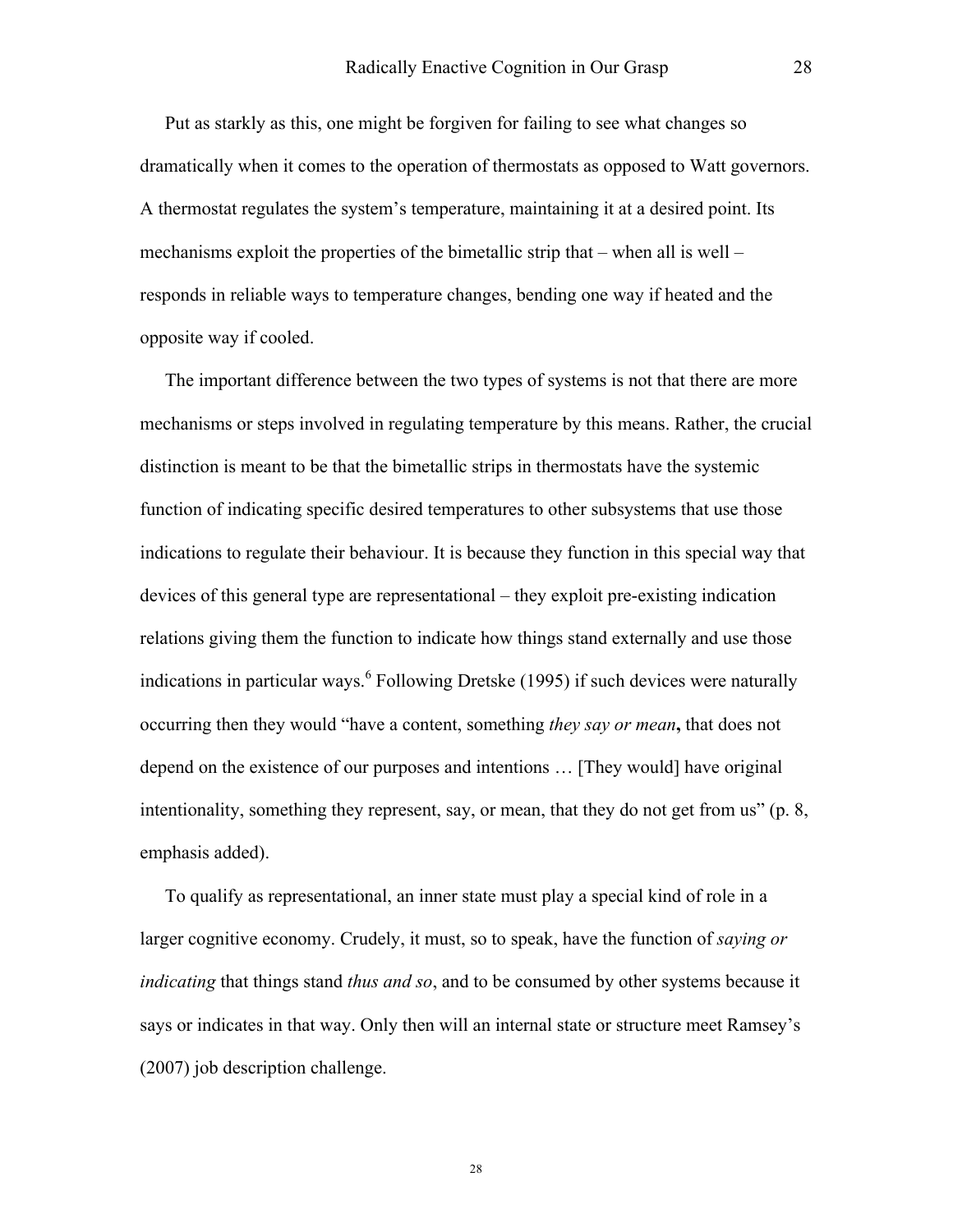It is plausible that many of the states (or ensembles of states) of systems that enable basic cognition are merely (1) reliably caused by (or nomically depend upon) the occurrence of certain external features, and (2) disposed to produce certain effects (under specific conditions), and (3) have been selected because of their propensities for (1) and (2). Yet states or structures that only possess properties 1-3 fail to meet the job description challenge. They fail to qualify as truly representational mental states having the proper function of saying 'things stand thus and so', rather they – like the Watt governor – only have the proper function of guiding a system's responses with respect to specific kinds of worldly offerings.

Exactly, what else is required to be a representation-using system? Wheeler (2005) speaks of the need for communicative transactions between homuncular subsystems. This informational dealing is the basis of true cognition – nonetheless, he stresses that this does not imply that the sub-systems "in any literal sense understand that information" (p. 218).

Fair enough, but even if they literally lack understanding, it might be thought that at least such subsystems must be literally trading in informational content – using and fusing it – even if they don't understand what it says. But talk of using and fusing contents, although quite common, cannot be taken literally either. For it is not as if informational content is a kind of commodity that gets moved about and modified in various ways; information is not "like a parcel in the mail" (Shapiro 2011, p. 35).

This being so it seems that *bona fide* cognitive systems are not special because they *literally* use and manipulate informational content (not even content that they don't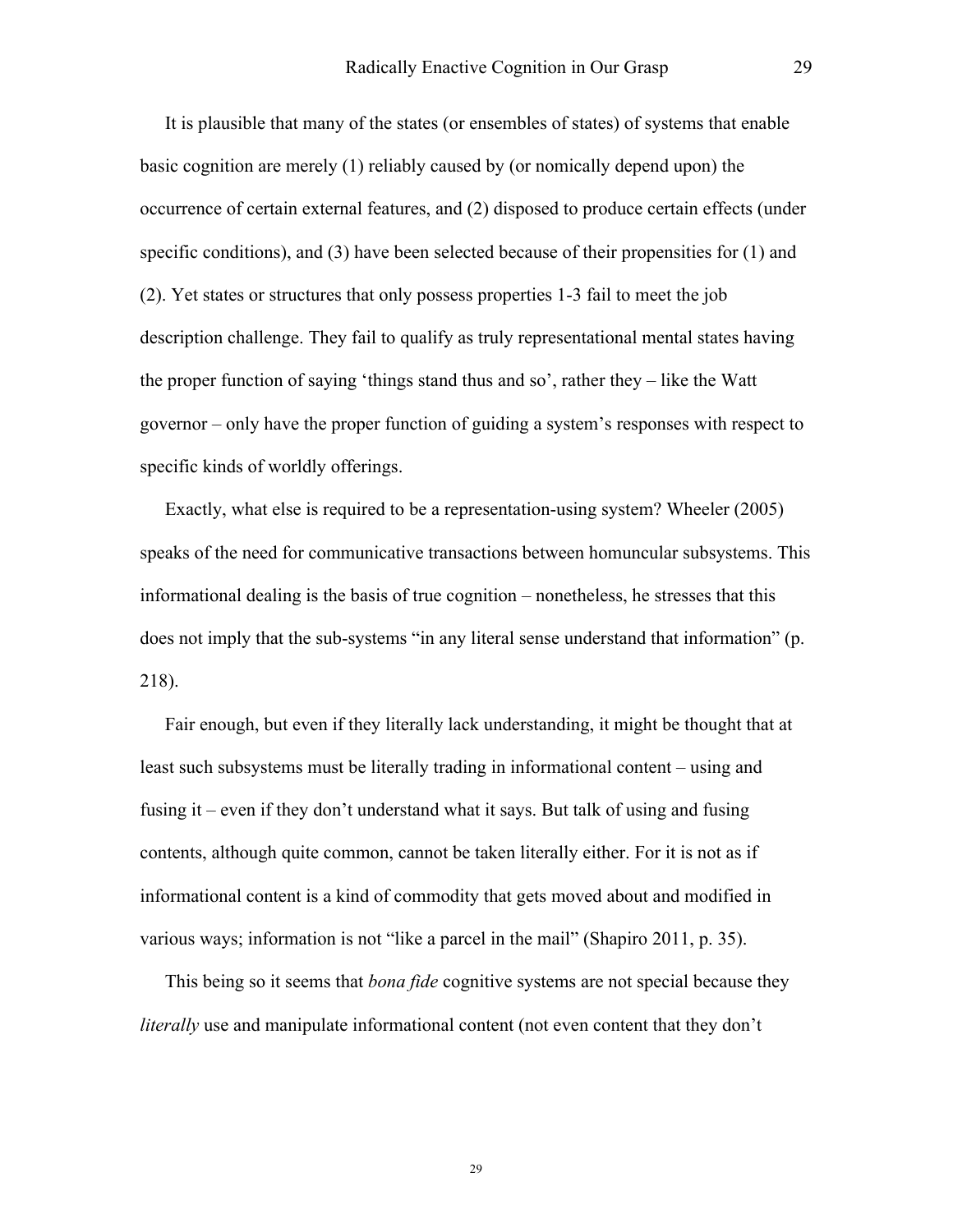understand). They are special, because it is their function to convey informational content without actually manipulating it as such.

We are now getting down to brass tacks. For this story to work – there must at least be content that these subsystems have the special function to convey – there must be something that it is their function to say even if they don't understand what they are saying or what is said. But exactly what is informational content?

Dretske (1981) speaks about informational content as "the what-it-is-we-can-learn from a signal or message in contrast to how-much-we-can-learn" (p. 47). He makes clear that he understands a signal's informational content to be a kind of propositional content of the *de re* variety. Propositions or propositional contents have special properties – minimally, they are bearers of truth. Assuming that informational contents are propositional is presumably what allows Dretske to hold that when signals carry information to the senses they tell "us truly about another state of affairs" (p. 44).

This is, of course, quite compatible with holding that informational content lacks fully-fledged representational properties. Thus one can hold that informational content is supplied by the senses, which is not representational content, and that more is required for informational content to be properly representational.

It is at this juncture that defenders of AORs and CEC – at least those who subscribe to an explanatory naturalism – face a dilemma. Since so much hangs on this it is worth going very slowly over some familiar ground. In the opening passage of Dretske's *Knowledge and the Flow of Information* (1981) we find the *locus classicus* and foundational statement on how to understand information processing systems in a way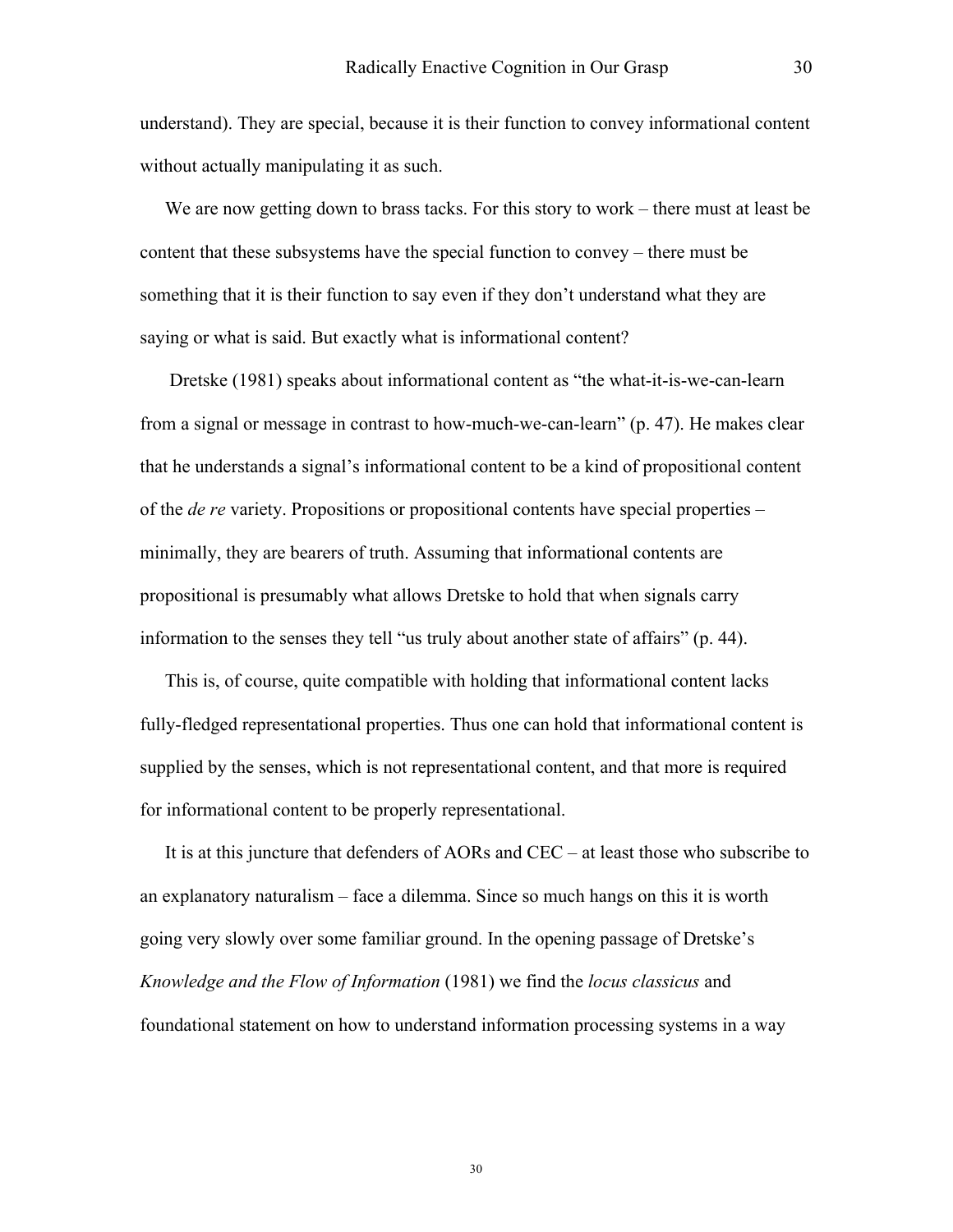that is both required by the CEC story and that expresses a commitment to explanatory naturalism.

In the beginning there was information. The word came later ... information (though not meaning) [is] an *objective commodity*, something whose generation, transmission and reception do not require or in any way presuppose interpretative processes. One is therefore given a framework for understanding how meaning can evolve, how genuine cognitive systems – those with the resources for interpreting signals, holding beliefs, acquiring knowledge – can develop out of *lower-order, purely physical, informationprocessing mechanisms* ... Meaning, and the constellation of mental attitudes that exhibit it, are manufactured products. The raw material is information (p. vii, emphases added).

Any explanatory version of naturalism seeks to satisfy what Wheeler (2005) charmingly calls the Muggle constraint: "One's explanation of some phenomenon meets the Muggle constraint just when it appeals only to entities, states and processes that are wholly nonmagical in character. In other words, no spooky stuff" (p. 5).

It is widely supposed that the informational theory of content comfortably meet this constraint. At least, its defenders have attempted to convince us that, when promoting it, there is nothing up their sleeves. This is because, as Jacob (1997) emphasizes:

*the relevant notion of information at stake in informational semantics is the notion involved in many areas of scientific investigation* as when it is said that a footprint or a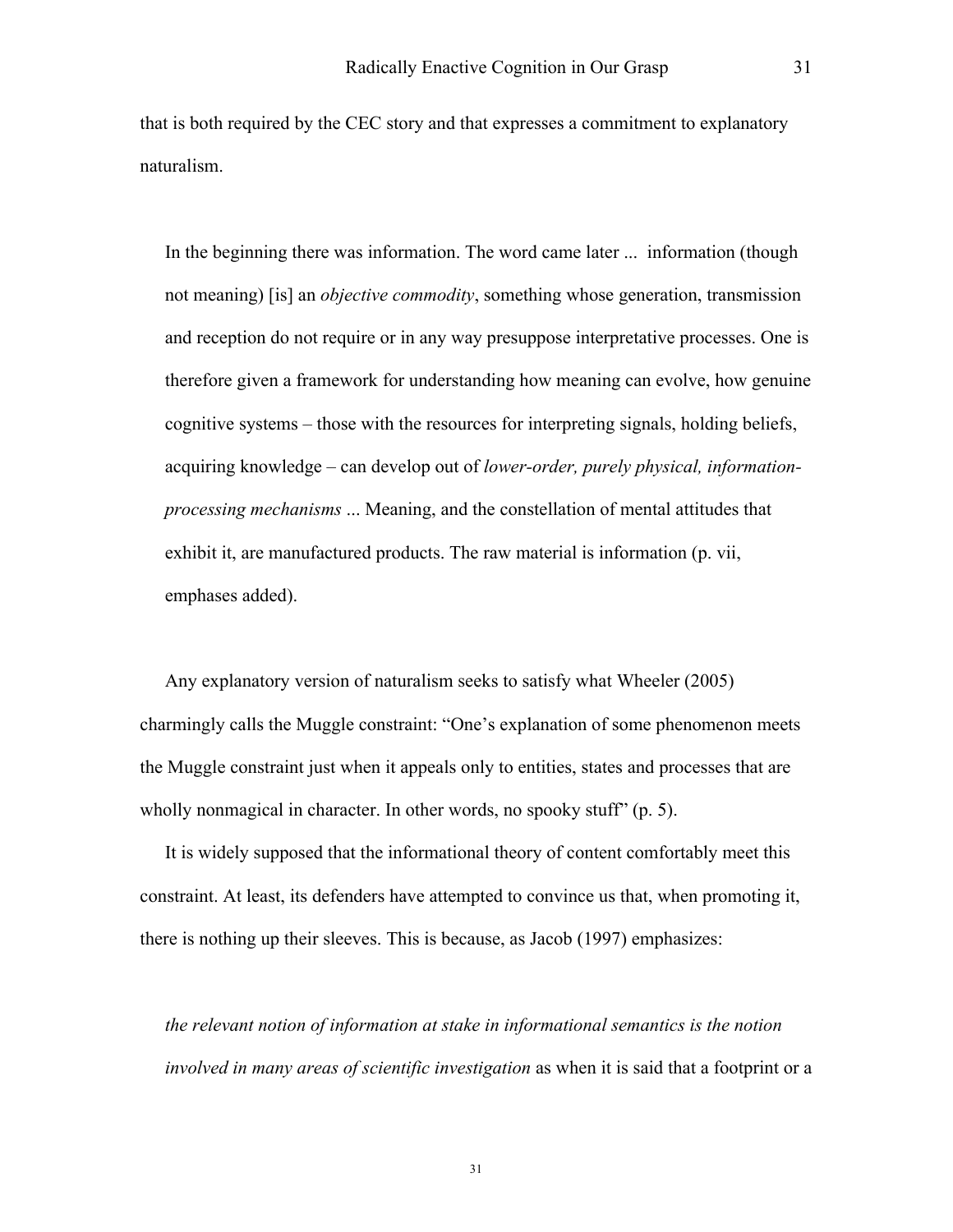fingerprint carries information about the individual whose footprint or fingerprint it is. In this sense, it may also be said that a fossil carries information about a past organism. The number of tree rings in a tree trunk carries information about the age of the tree (p. 45, emphasis added).

This picks out the relevant notion by means of examples. We can call it the notion of information-as-covariance. Although theorists quibble about the strength and scope of the degree of covariance required in order for informational relations to exist, there is consensus that s's being F 'carries information about' t's being H iff the occurrence of these states of affairs lawfully, or reliably enough, covary.

But here's the rub. Anything that deserves to be called content has special properties – e.g. truth, reference, implication – that make it logically distinct from and irreducible to mere covariance relations holding between states of affairs. While the latter notion is surely scientifically respectable, it isn't able to do the required work of explaining content. Put otherwise, if information is nothing but covariance then it is not any kind of content – at least not if content of the sort defined in terms of its truth bearing properties. The number of a tree's rings can covary with its age; this does not entail that the first state of affairs says or conveys anything true about the second, nor *vice versa*. The same goes for states that happen to be inside agents and which reliably correspond with external states of affairs – these too, in and of themselves, do not 'say' or 'mean' anything in virtue of instantiating covariance relations. Quite generally, covariation in and of itself neither suffices for, nor otherwise constitutes content, where content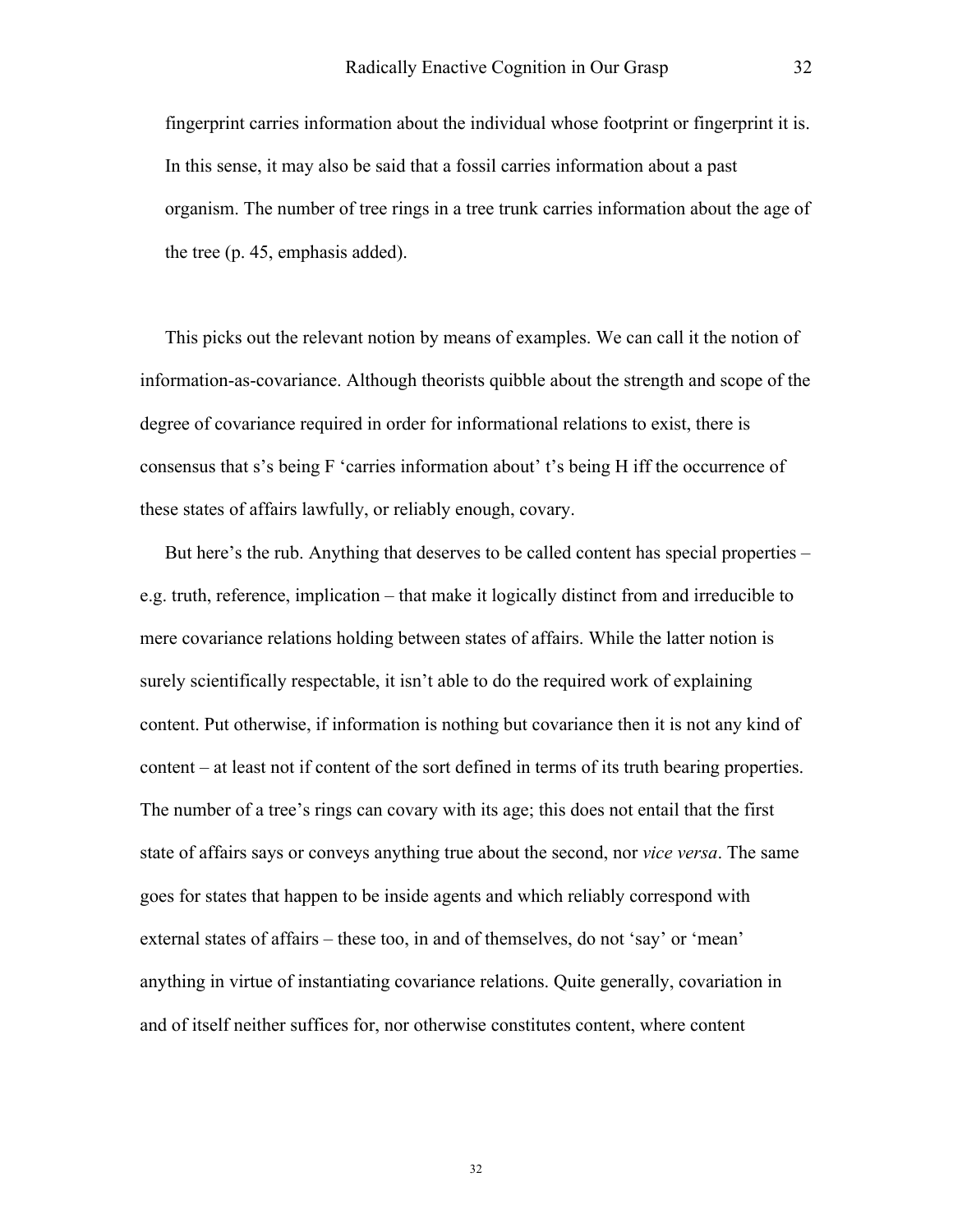minimally requires the existence of truth bearing properties. Call this the Covariance doesn't Constitute/Confer Content (or CCC) principle.

The CCC undermines the assumption that covariation is the worldly source of informational content. There is no doubt the idea of information-as-covariance is widely used in sciences; hence, it is not a hostage to fortune for explanatory naturalists. But if the CCC is true, there is a gaping explanatory hole in the official story propounded by those who follow Dretske's lead. Anyone peddling such an account is surely violating the Muggle constraint and ought to be brought to the attention of the Ministry of Magic.<sup> $\prime$ </sup>

One might opt for the first horn of this dilemma and retain the scientifically respectable notion of information-as-covariance, and thus retain one's naturalistic credentials while relinquishing the idea there is such a thing as informational content. That is the path I recommend, but it requires giving up on CEC since – as argued in the previous section – the minimal requirement for distinguishing informational *processing*  systems is that they make use of AORs which are defined as content-bearing vehicles. But the distinction between vehicles and contents falls apart, at least at the relevant level, if there are no informational contents to bear.

To avoid this one might opt to be impaled on the second horn. This would be to accept that contentful properties exist even if they don't reduce to, or cannot be explained in terms of, covariance relations. If contentful properties and covariance properties are logically distinct they might still be systematically related. Hence, it might be hoped that contentful properties can be naturalistically explained by some other means (e.g. by some future physics). Alternatively, they could be posited as explanatory primitives – as metaphysical extras that might be externally related to covariance properties. Thus they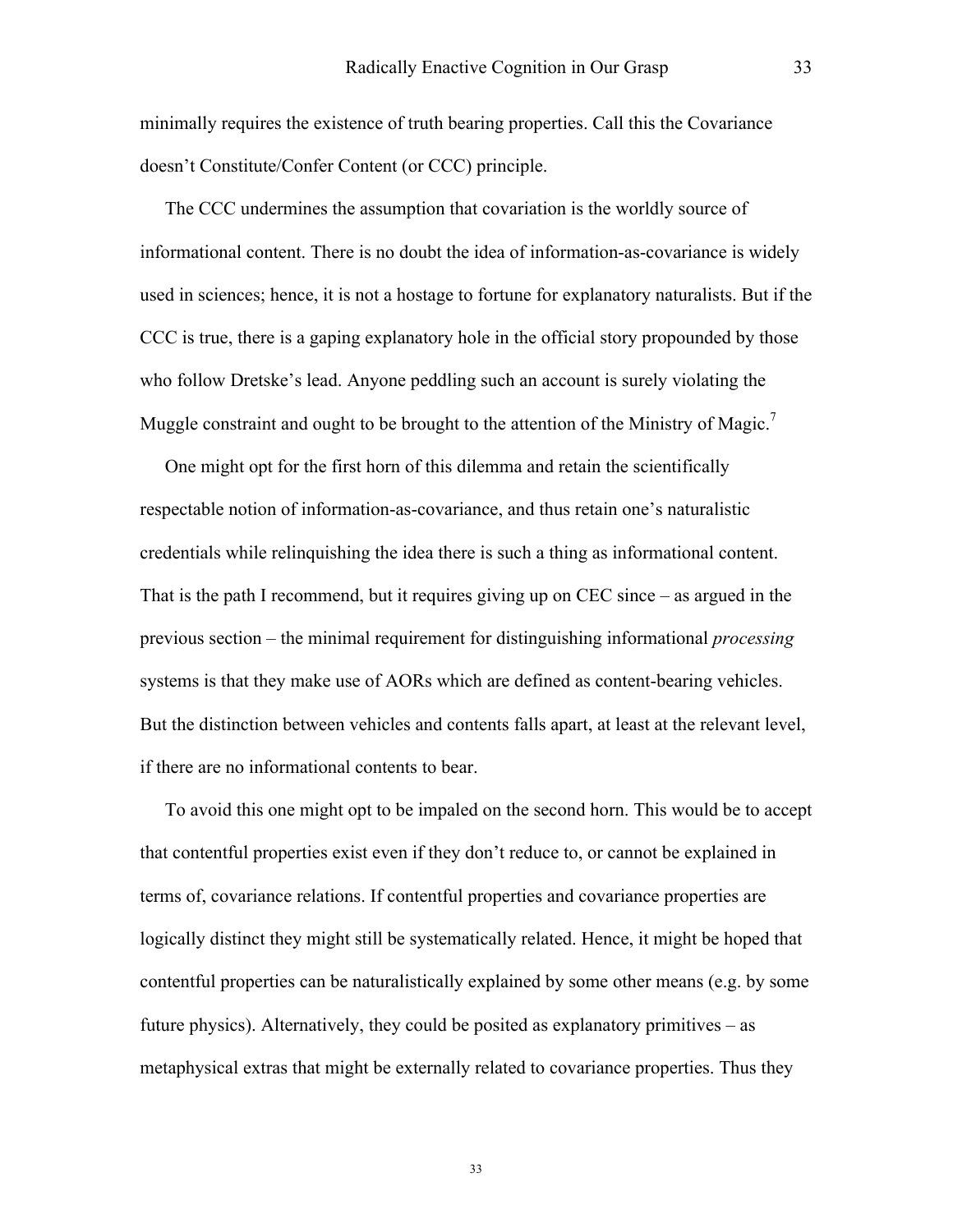might have the status that Chalmer's (2010) still assigns to qualia – they might require us to expand our understanding of the scope of the natural. Contentful properties might pick out properties that – like phenomenal properties – are irreducible to and exist alongside basic physical properties. If so, the explanatory project of naturalism with respect to them would look quite different – it would be to discover the set of fundamental bridging laws that explain how contentful properties relate to basic physical properties. That would be the only way to solve what we might call the hard problem of content.

Of course, one might try to avoid both horns by demonstrating the falsity of the CCC by showing how contentful properties – e.g. truth bearing properties – reduce to covariance properties (Good luck with that!). A more plausible dilemma-avoiding move would be to show that the notion of information that is in play in these accounts is, in fact, meatier than covariance but is nonetheless equally naturalistically respectable.

After all, Dretske talks of indication relations not covariance relations, though the two are often confused. Tellingly, in continuing the passage cited above Jacob (1997) remarks that "In all of these cases, it is not unreasonable to assume that the informational relation holds between an indicator and what it indicates (or a source) independently of the presence of an agent with propositional attitudes" (p. 45, emphasis added). In making this last point, he stresses that "the information or indication relation is going to be a relation between states or facts" (p. 49-50).

However, following Grice, Dretske is wont to think of indication as natural meaning – as in 'smoke' means 'fire'. But smoke *means* fire only if it indicates fire to someone. It makes no sense to talk of indication in the absence of a user. Indication is, at least, a three-place relation whereas covariance by contrast, is a two-place relation. To think of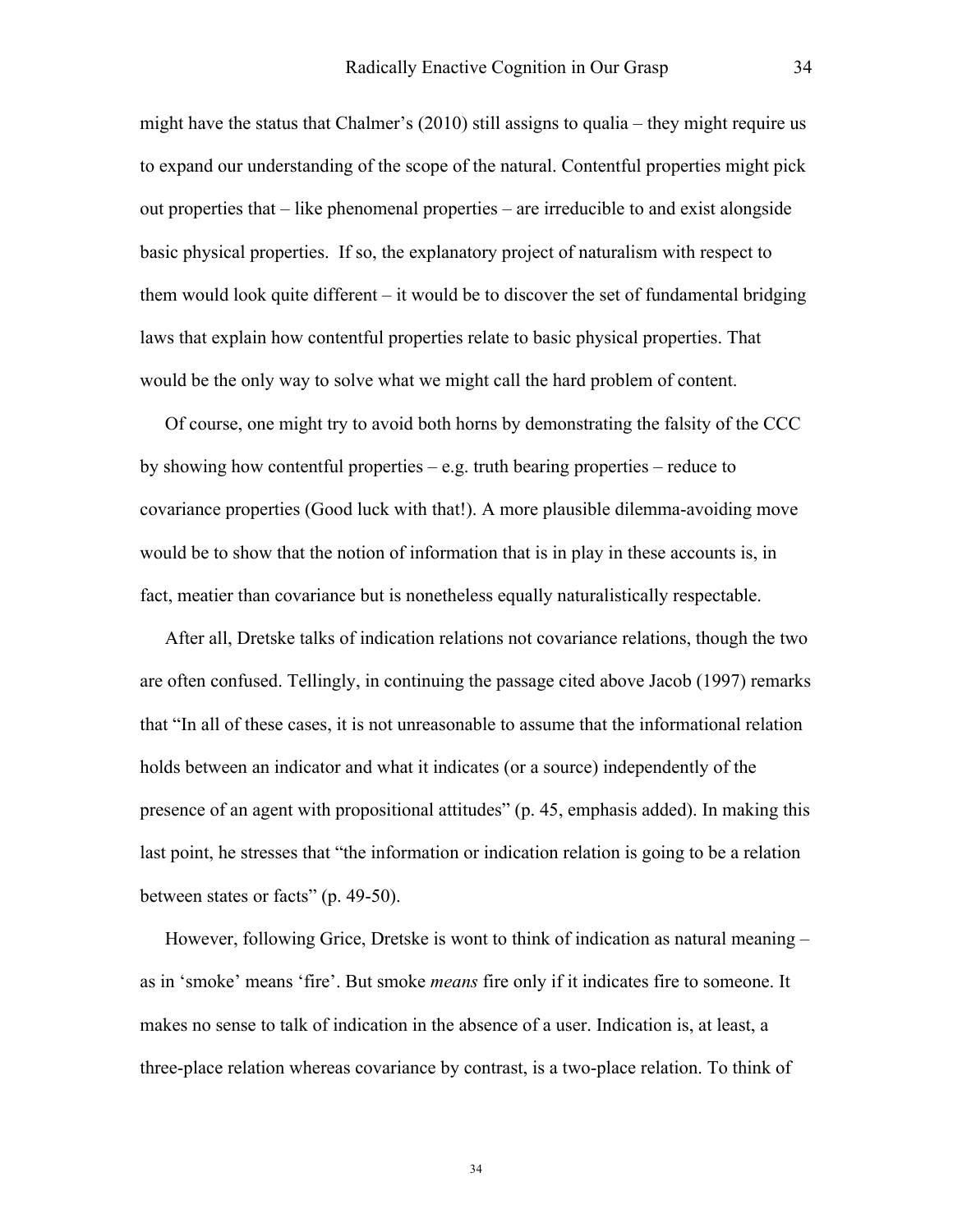indication as the basis for informational semantics therefore is already to tacitly assume that there is more going on than mere covaration between states of affairs. $8\text{ This raises }$ questions about how exactly the notion of information-as-indication relates to its scientifically respectable cousin, the notion of information-as-covariance. Moreover, we might wonder if this notion has independent naturalistic credentials of its own. Until these questions are answered promoters of AORs and CEC – those that rely on the existence of informational content to distinguish genuine cognitive systems from all others – haven't really got off the starting blocks with their theorizing.

5. Epilogue: Decoding Information

The 'code' metaphor is rife in the cognitive sciences but the cost of taking it seriously is that one must face up to the Hard Problem of Content! In light of the problems with CEC-style stories highlighted above, we have reason to think that on-line sensory signals 'carry information' (in one sense) but not that they 'pass on' meaningful or contentful messages – contentful information that is used and fused to form inner representations. Unless we assume that pre-existing contents exist to be received through sensory contact the last thread of the analogy between basic cognitive systems and genuinely communicating systems breaks down at a crucial point.

In line with REC, there are alternative ways to understand cognitive activity as involving a complex series of systematic – but not contentfully mediated – interactions between well-tuned mechanisms (see, e.g., Hutto 2011a, 2011b; Hutto and Myin in preparation). RECers press for an understanding of basic mentality as literally constituted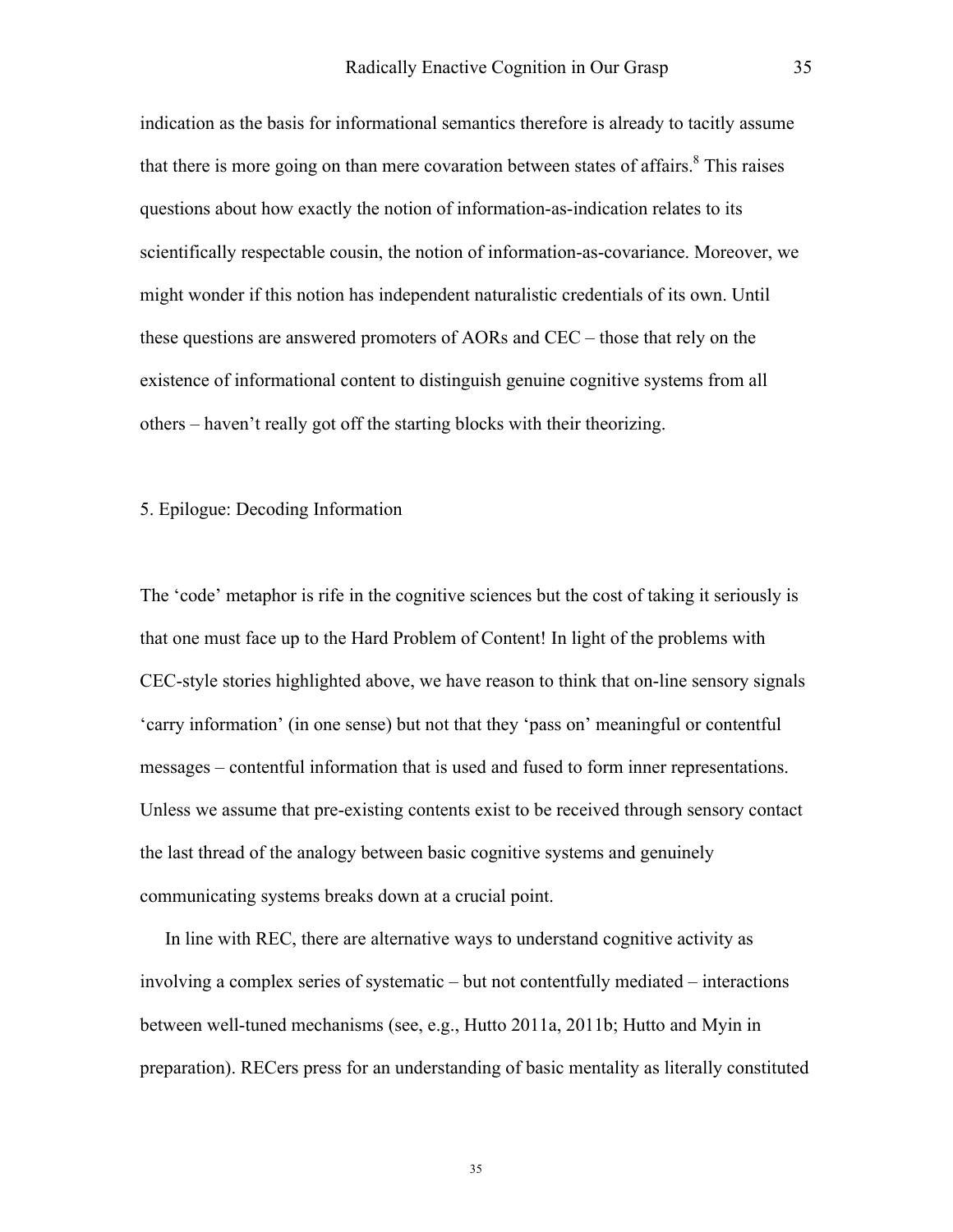by, and to be understood in terms of, concrete patterns of environmentally situated organismic activity, nothing more or less. If they succeed, the above arguments should encourage more cautious CEC types – those trying to occupy the mid-left – to take a walk on this wild side.<sup>9</sup>

## **References**

- Araújo, D. and K. Davids (2011). "What Exactly is Acquired During Skill Acquisition?" *Journal of Consciousness Studies* 18(3-4): 7-23.
- Branquinho, J. (2001). *The Foundations of Cognitive Science*. Oxford, Oxford University Press.
- Brooks, R. (1991a). "New Approaches to Robotics." *Science* 253: 1227-1232.
- Brooks, R. (1991b). "Intelligence without Representation." *Artificial Intelligence* 47: 139-159.
- Chalmers, D. (2010) *The Character of Consciousness*. Oxford, Oxford University Press.
- Chemero, A. (2009). *Radical Embodied Cognitive Science*. Cambridge, MA, MIT Press.
- Clark, A. (2002). "Skills, Spills and the Nature of Mindful Action." *Phenomenology and the Cognitive Sciences* 1: 385-387.
- Clark, A. (2008a). *Supersizing the Mind: Embodiment, Action, and Cognitive Extension* Oxford, Oxford University Press.
- Clark, A. (2008b). "Pressing the Flesh: A Tension in the Study of the Embodied, Embedded Mind?" *Philosophy and Phenomenological Research* 76(1): 37-59.
- Dietrich, E. and A. Markman (2003). "Discrete Thoughts: Why Cognition Must Use Discrete Representations." *Mind and Language* 18: 95-119.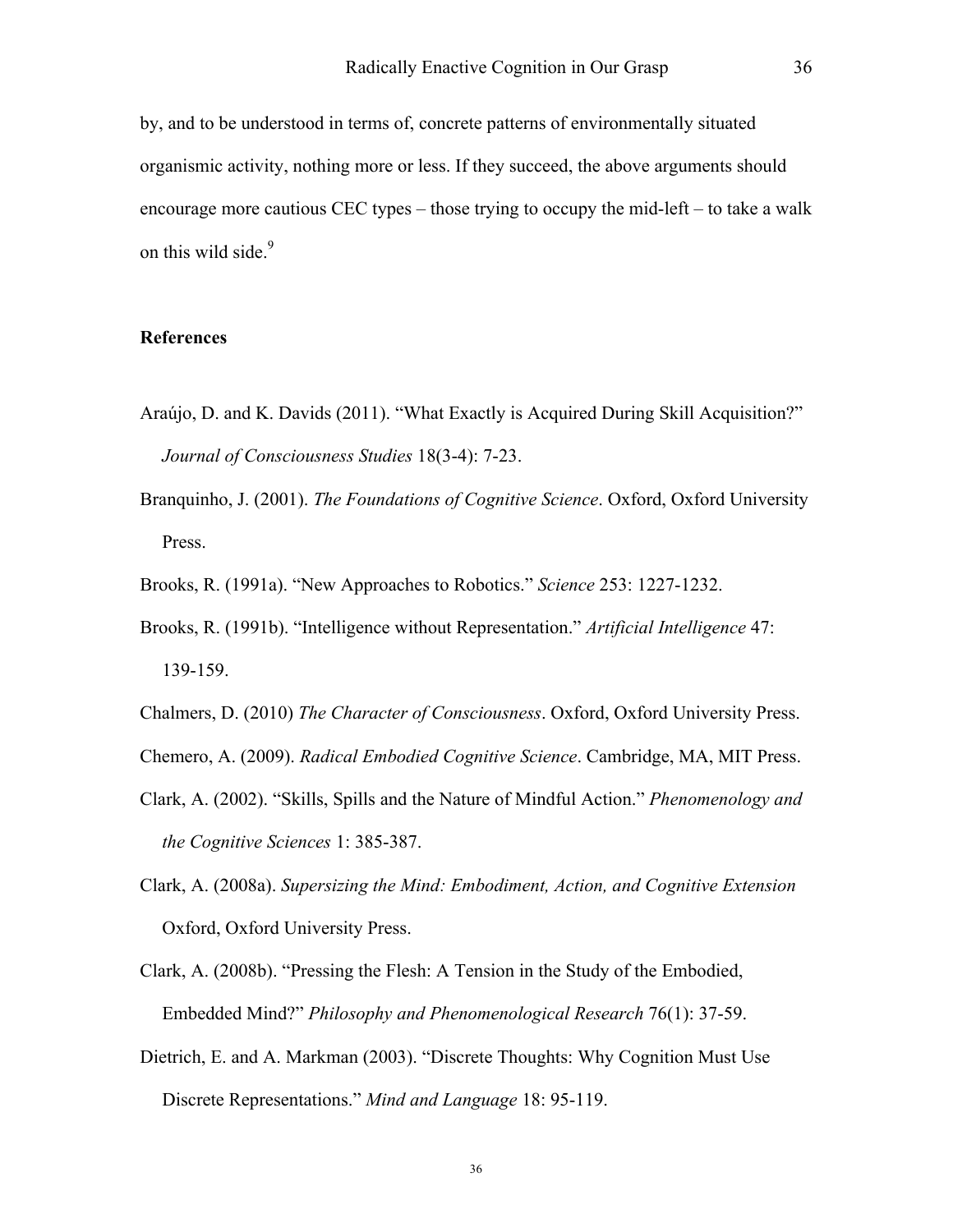- Donald, M. (1999). Preconditions for the Evolution of Protolanguages. *The Descent of Mind: Psychological Perspectives on Hominid Evolution*. M. C. Corballis and S. E. G. Lea. Oxford, Oxford University Press.
- Dretske, F. (1981). *Knowledge and the Flow of Information*. Cambridge, MA, MIT Press.
- Dretske, F. (1988). *Explaining Behaviour: Reasons in a World of Causes*. Cambridge, MA, MIT Press.
- Dretske, F. (1995). *Naturalizing the Mind*. Cambridge, MA, MIT Press.
- Fodor, J. A. (2008). *LOT 2: The Language of Thought Revisited*. Oxford, Oxford University Press.
- Francheschini, N., J.-M. Pichon, et al. (1992). "From Insect Vision to Robot Vision." *Philosophical Transactions of the Royal Society series B* (337): 283-294.
- Gallagher, S. (2008). "Are Minimal Representations Still Representations?" *International Journal of Philosophical Studies*. 16(3): 351-369.
- Gangopadhyay, N. (2011). "The Extended Mind: Born to Be Wild? A Lesson From Action Understanding." *Phenomenology and the Cognitive Sciences* 10(3): 377-397.
- Garzón, F. C. (2008). "Towards a General Theory of Antirepresentationalism." *The British Journal for the Philosophy of Science* 59 (3): 259-292.
- Goldman, A. I. (2009). "Mirroring, Simulating and Mindreading." *Mind and Language* 24(2): 235-252.
- Goldman, A. I. and F. de Vignemont (2009). "Is Social Cognition Embodied?" *Trends in Cognitive Sciences* 13(4): 154-159.
- Hurley, S. (2008). "The Shared Circuits Model: How Control, Mirroring and Simulation can Enable Imitation and Mindreading." *Behavioral and Brain Sciences* 27: 1-58.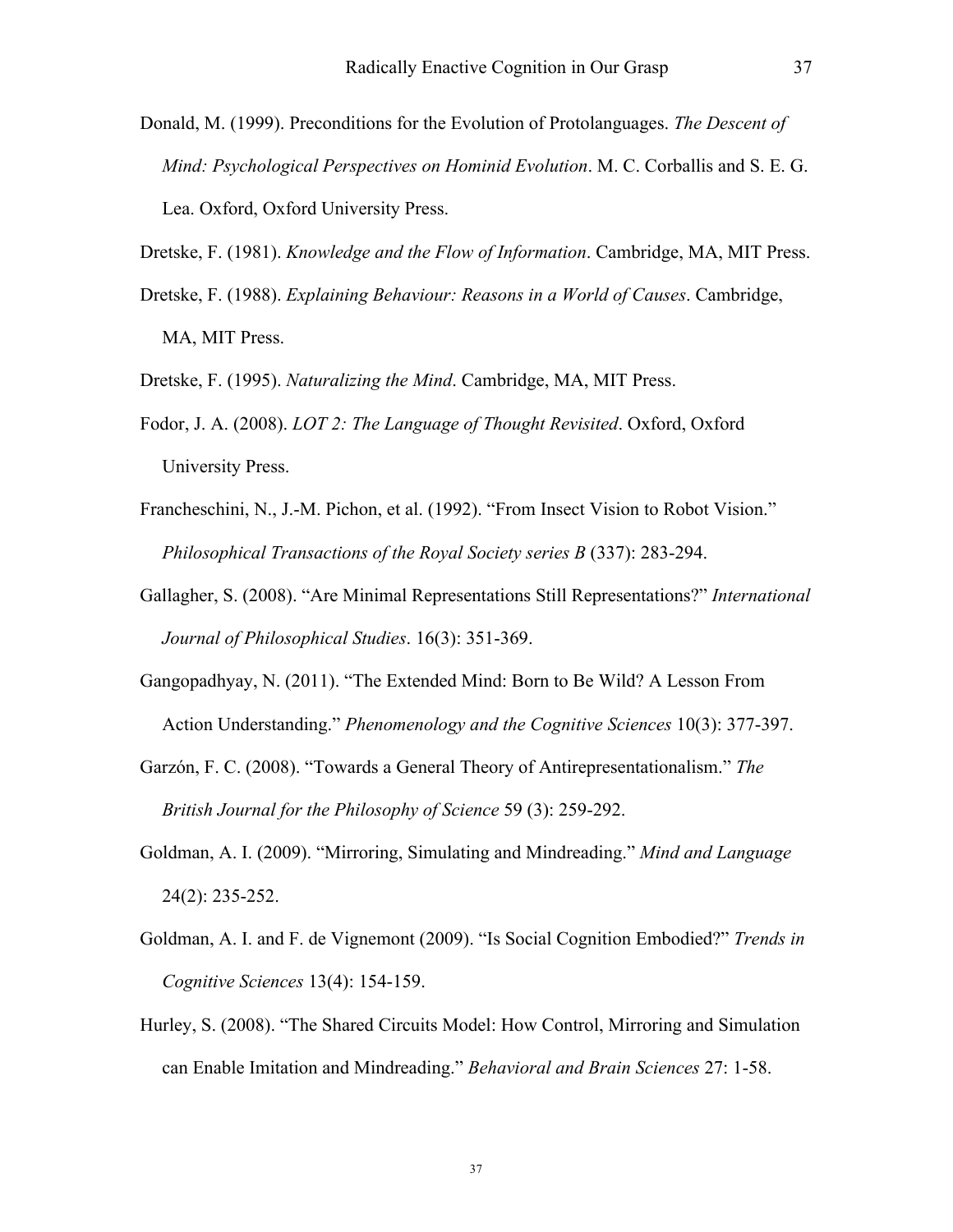- Hutto, D. D. (2011). Enactivism: Why be Radical? *Sehen und Handeln*. H. Bredekamp and J. M. Krois. Berlin, Akademie Verlag: 21-44.
- Hutto, D.D. (2011). "Philosophy of Mind's New Lease on Life: Autopoietic Enactivism meets Teleosemiotics". *Journal of Consciousness Studies* 18(5-6): 44-64.
- Hutto D.D., Myin E. (in preparation). *Radicalizing Enactivism*. Cambridge, MA: MIT Press
- Jacob, P. (1997). *What Minds Can Do*. Cambridge, Cambridge University Press.
- Makin, G. (2000). *The Metaphysics of Meaning*. London, Routledge.
- Milner, D. and M. Goodale (1995). *The Visual Brain in Action*. New York, Oxford University Press.
- Noë, A. (2004). *Action in Perception*. Cambridge, MA, MIT Press.
- Noë, A. (2009). *Out of Our Heads*. New York, Hill and Wang.
- Ramsey, W. M. (2007). *Representation Reconsidered*. Cambridge, Cambridge University Press.
- Rowlands, M. (2006). *Body Language*. Cambridge, MA, MIT Press.
- Shapiro, L. (2011). *Embodied Cognition*. London, Routledge.
- Summers, J. J. and G. A. Anson (2009). "Current Status of the Motor Programme Revisited." *Human Movement Science* 28: 566-577.
- Tallis, R. (2003). *The Hand: A Philosophical Inquiry into Human Being*. Edinburgh, Edinburgh University Press.
- Thompson, E. (2007). *Mind in Life: Biology, Phenomenology, and the Sciences of the Mind*. Cambridge, MA, Harvard University Press.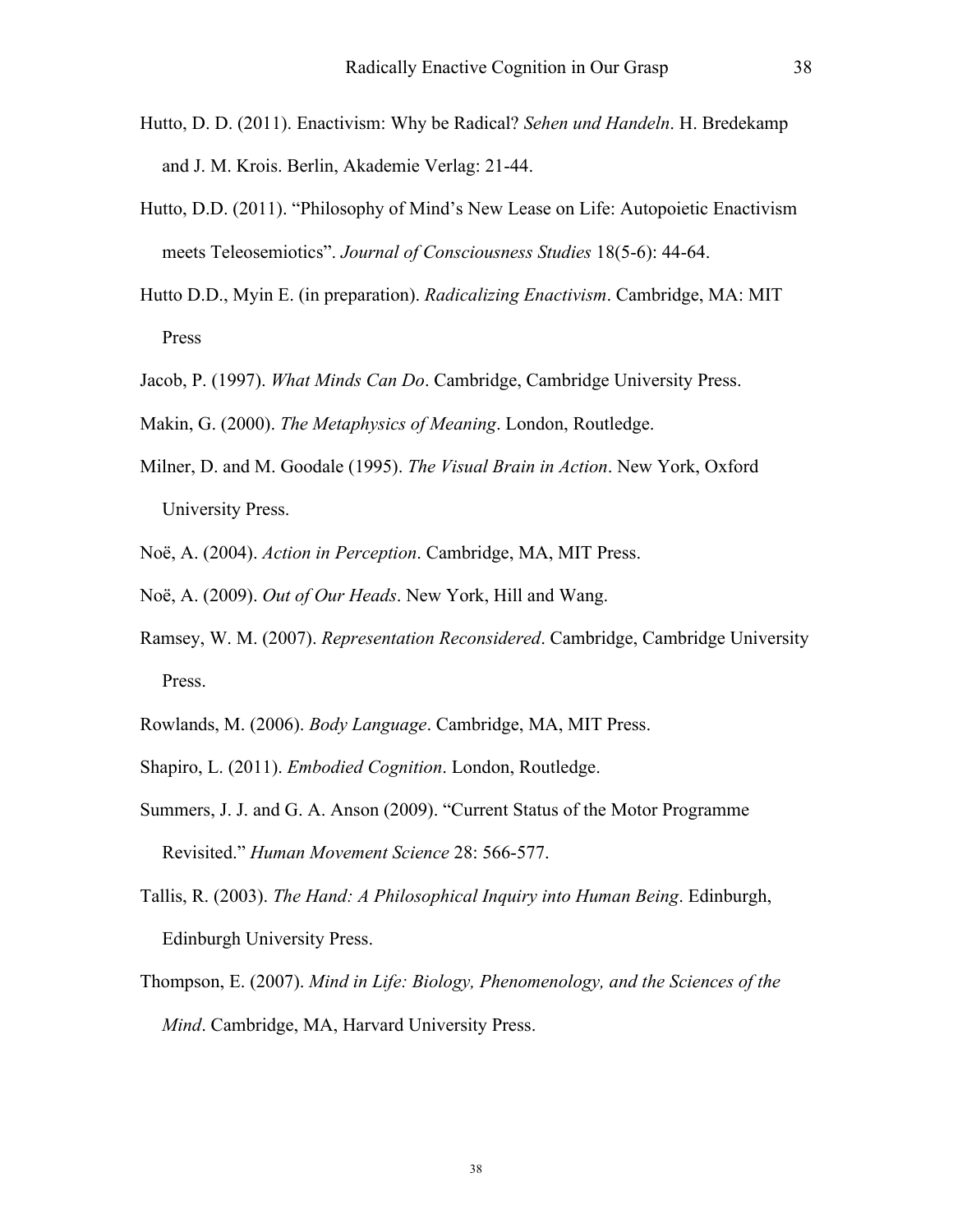- Van Gelder, T. (1995). "What Might Cognition Be, If Not Computation." *Journal of Philosophy* 92: 345-381.
- Varela, F. J., E. Thompson, et al. (1991). *The Embodied Mind: Cognitive Science and Human Experience*. Cambridge, MA: MIT Press.
- Velleman, J. D. (2000). *The Possibility of Practical Reason*. Oxford, Oxford University Press.
- Webb, B. (1994). Robotic Experiments in Cricket Phototaxis. *From Animals to Animats 3: Proceedings of the Third Annual Conference on Simulation of Adaptive Behaviour*.
	- D. Ciff, P. Husbands, J. A. Meyer and S. W. Wilson. Cambridge, MA, MIT Press.
- Webb, B. (1996). "A Cricket Robot." *Scientific American* 275(6): 62-67.
- Wheeler, M. (2005). *Reconstructing the Cognitive World*. Cambridge, MA, MIT Press.
- Wheeler, M. (2008). "Minimal Representing: A Response to Gallagher." *International Journal of Philosophical Studies*. 16(3): 371-376.

 $\overline{a}$ <sup>1</sup> This intellectualist way of understanding the basic nature of minds taps into a long tradition stretching back at least as far as Plato; it was revived by Descartes in the modern era, and regained ascendency, most recently, through the work of Chomsky during the most recent cognitive revolution. As Noë (2009) observes: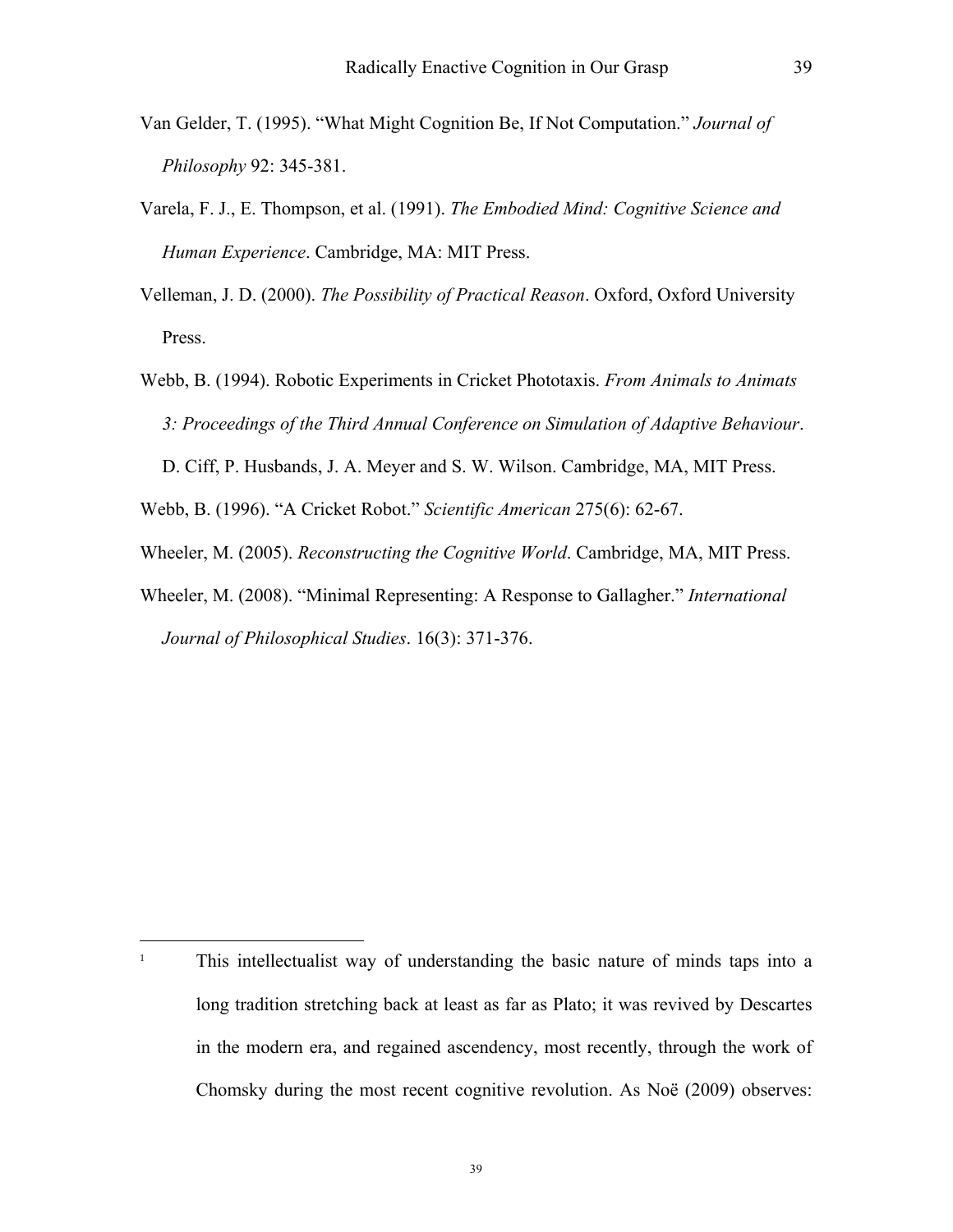$\overline{a}$ 

"What these views have in common – and what they have bequeathed to cognitive science – is the idea that we are, in our truest nature, thinkers. It is this intellectualist background that shapes the way cognitive scientists think about human beings" (p. 98).

- <sup>2</sup> There are clear connections that might be forged between this view and Donald's (1999) claim that when it comes to understanding human cognition "the most critical element is a capacity for deliberately reviewing self-actions so as to experiment with them … It would be no exaggeration to say that this capacity is uniquely human, and forms the background for the whole of human culture, including language" (p. 142).
- <sup>3</sup> It is perhaps understandable that in seeking to make sense of this cognitive activity we are naturally inclined to assume the existence of representations that "include not only 'commands' and 'calculations', but also 'if-then' and other logical operations. This shows how it seems impossible to make sense of cerebral control – requisition and modification – of motor programs, to describe them in such a way that they deliver what is needed while avoiding anthropomorphisms" (Tallis 2003, p. 65). The problem is that "attributing to the brain, or parts of it, or neural circuits, the ability to do things that we, whole human beings, most certainly cannot do, seems unlikely to solve the puzzle" (Tallis 2003, p. 65)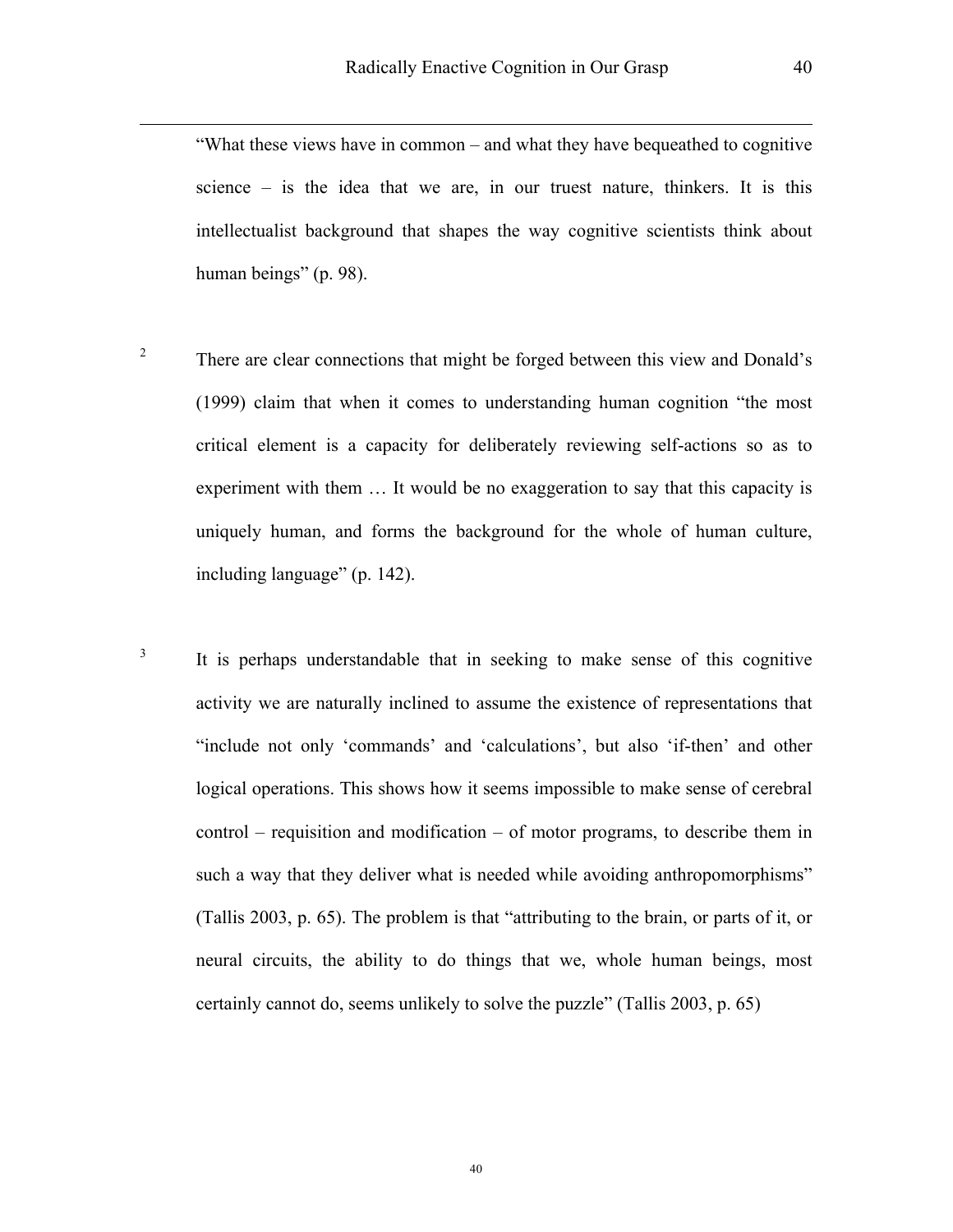- <sup>4</sup> At a pinch, one could give a short list of these, which could include: "grasping, seizing, pulling, plucking, picking, pinching, pressing, patting, poking, prodding, fumbling, squeezing, crushing, throttling, punching, rubbing, scratching, groping, stroking, caressing, fingering, drumming, shaping, lifting, flicking, catching, throwing, and much besides" (Tallis 2003, p. 22).
- <sup>5</sup> Notably, Chemero holds that the centrifugal governor is not a computer even though it can be regarded as a representational device and in the respect he does not break faith with the conclusion of Van Gelder's original analysis when he first introduced the example into the literature (Van Gelder 1995).
- <sup>6</sup> Thus "If we suppose that, through selection, an internal indicator acquired a biological function, the function to indicate something about the animal's surroundings, then we can say that this internal structure represents" (Dretske 1988, p. 94).
- $7 \text{ T}$  To make vivid what is at stake it is worth noting that early analytic philosophers were at home with the view that the world is ultimately and literally composed, at least in part, by 'propositions'. These were conceived of as bedrock Platonic entities – mentionable 'terms' which, when standing in the right complex relations, constitute judgeable objects of thought. In commenting on Russell's version of this idea, Makin underscores the features that parallel many of the properties that Dretske demands of informational content. He stresses that: "with